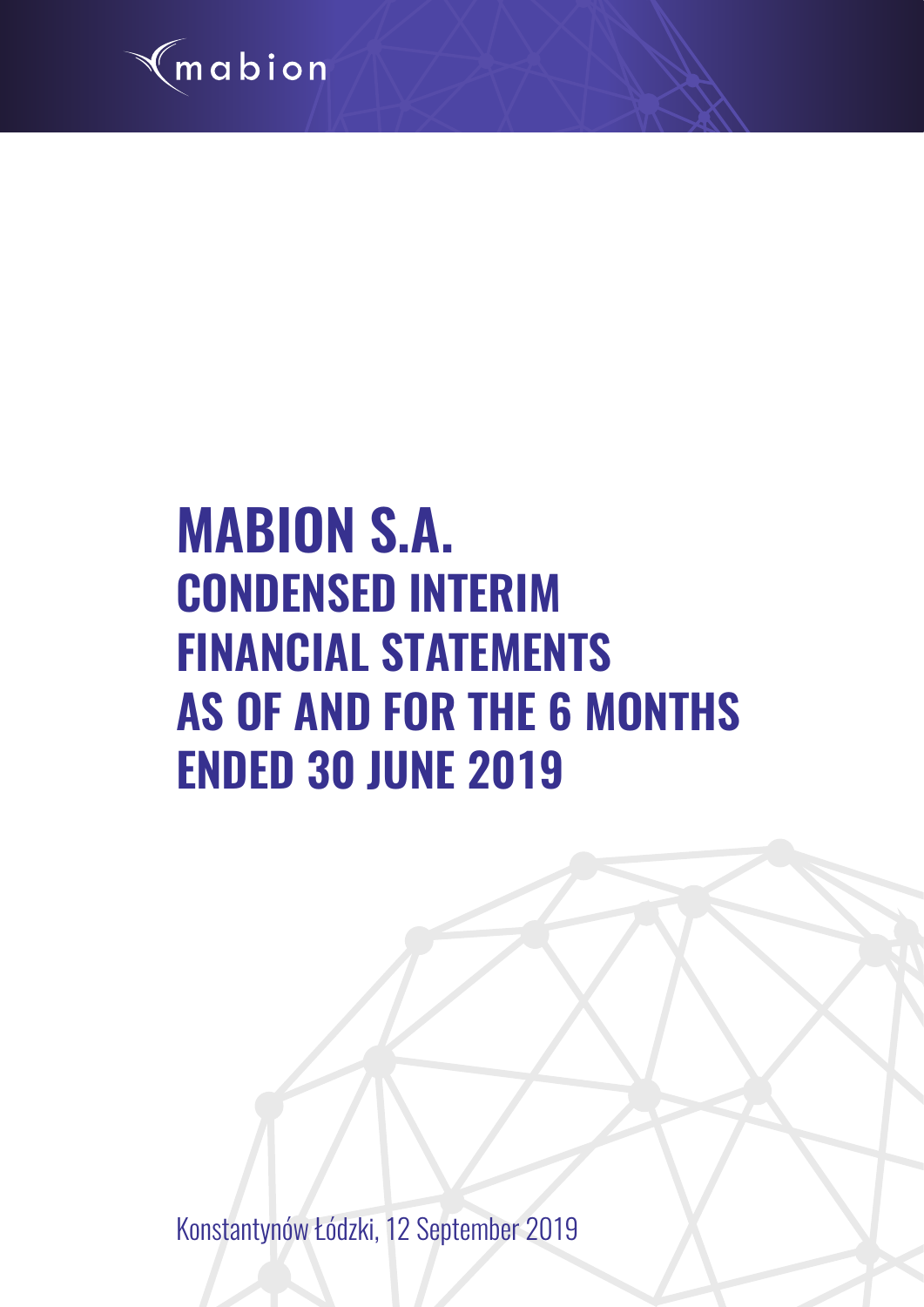# CONDENSED INTERIM STATEMENT OF COMPREHENSIVE INCOME

| in PLN thousand,<br>unless indicated otherwise         | <b>Notes</b> | <b>1 April 2019</b><br>to 30 June<br>2019<br>(unreviewed) | 1 January 2019<br>- 30 June 2019<br>(unaudited) | <b>1 April 2018</b><br>$-30$ June 2018<br>(unreviewed) | <b>1 January 2018</b><br>- 30 June 2018<br>(unaudited) |
|--------------------------------------------------------|--------------|-----------------------------------------------------------|-------------------------------------------------|--------------------------------------------------------|--------------------------------------------------------|
| Revenues from research and development<br>services     |              |                                                           |                                                 |                                                        |                                                        |
| Cost of sold services                                  |              | ÷,                                                        | ٠                                               | L.                                                     |                                                        |
| <b>Gross profit on sales</b>                           |              | ä,                                                        | $\sim$                                          |                                                        |                                                        |
| <b>Research and development costs</b>                  | 8,9          | (11856)                                                   | (21094)                                         | (17841)                                                | (26730)                                                |
| General and administrative expenses                    | 8            | (6176)                                                    | (11893)                                         | (5641)                                                 | (11360)                                                |
| Other operating income                                 | 10           | 507                                                       | 1093                                            | 660                                                    | 1201                                                   |
| Other operating costs                                  | 10           | (218)                                                     | (358)                                           |                                                        |                                                        |
| Loss on operating activities                           |              | (17743)                                                   | (32 252)                                        | (22822)                                                | (36 889)                                               |
| <b>Financial revenues</b>                              | 11           | 1159                                                      | 795                                             | 411                                                    | 412                                                    |
| <b>Financial costs</b>                                 | 11           | (127)                                                     | (239)                                           | (4422)                                                 | (4705)                                                 |
| <b>Gross loss</b>                                      |              | (16711)                                                   | (31696)                                         | (26833)                                                | (41182)                                                |
| Income tax                                             | 20           |                                                           |                                                 |                                                        |                                                        |
| <b>NET LOSS</b>                                        |              | (16711)                                                   | (31696)                                         | (26833)                                                | (41182)                                                |
| Other comprehensive income                             |              | ÷                                                         |                                                 |                                                        |                                                        |
| <b>TOTAL COMPREHENSIVE INCOME</b><br>/(LOSS) TOTAL     |              | (16711)                                                   | (31696)                                         | (26833)                                                | (41182)                                                |
| Basic and diluted loss per share<br>(in PLN per share) |              | (1.22)                                                    | (2.31)                                          | (2.05)                                                 | (3.31)                                                 |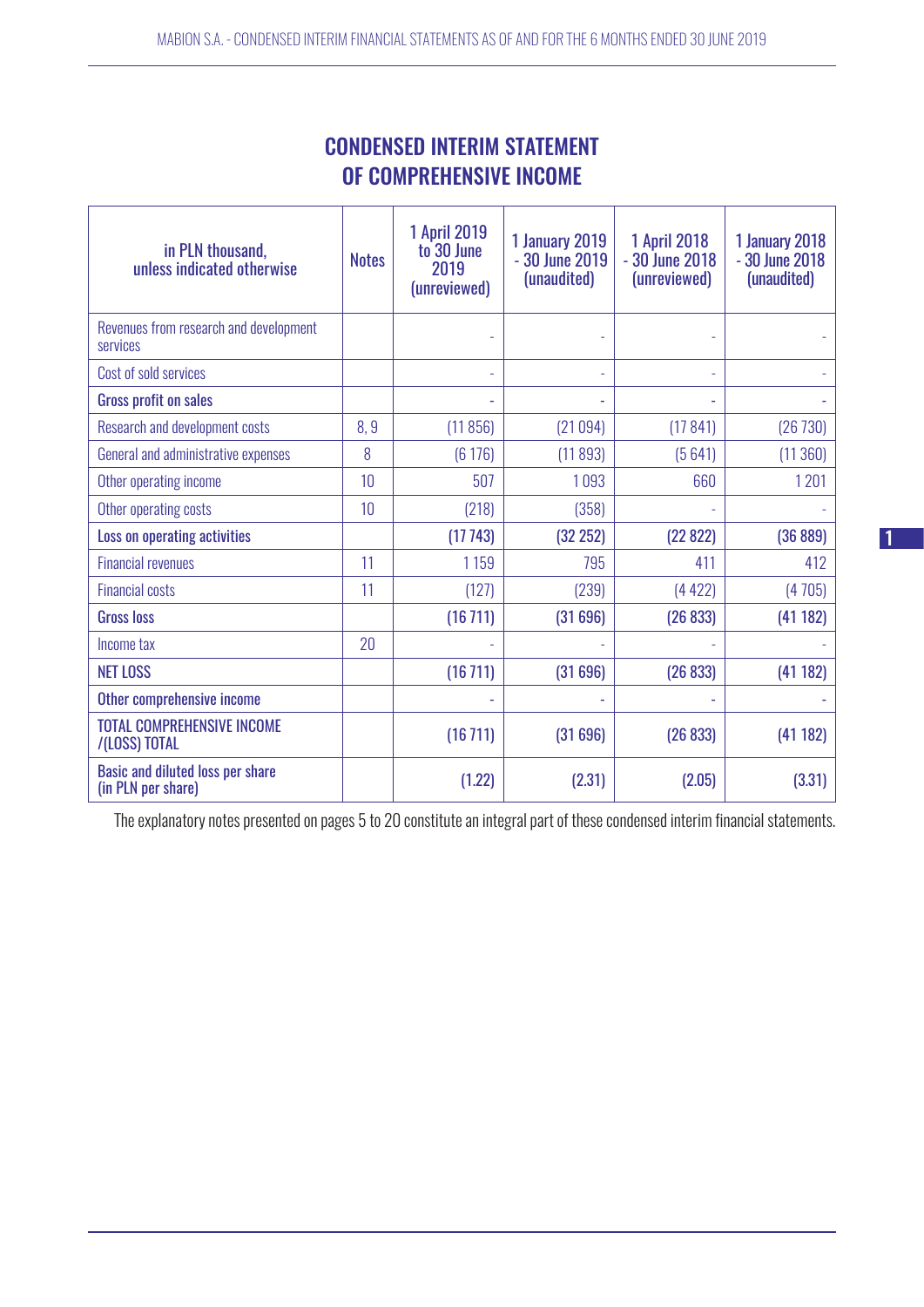# CONDENSED INTERIM STATEMENT OF FINANCIAL POSITION

| in PLN thousand                                | <b>Notes</b> | <b>30 June 2019</b><br>(unaudited) | 31 December 2018 |
|------------------------------------------------|--------------|------------------------------------|------------------|
| Tangible and intangible fixed assets           | 12           | 73 3 35                            | 72 445           |
| Long-term receivables                          |              | 0                                  | 110              |
| <b>Total non-current assets</b>                |              | 73 335                             | 72 555           |
| Inventory                                      | 13           | 8950                               | 10 298           |
| Trade and other receivables                    |              | 4 3 1 3                            | 2606             |
| Prepayments and accrued income                 |              | 546                                | 840              |
| Cash and cash equivalents                      |              | 30 810                             | 58 418           |
| <b>Total current assets</b>                    |              | 44 619                             | 72 162           |
| <b>TOTAL ASSETS</b>                            |              | 117 954                            | 144 717          |
| Share capital                                  |              | 1372                               | 1372             |
| Share premium                                  |              | 108 923                            | 108 923          |
| Other supplementary capitals                   |              | 701                                | 714              |
| <b>Accumulated losses</b>                      |              | (100566)                           | (68 870)         |
| <b>Total equity</b>                            | 15           | 10 430                             | 42 139           |
| Deferred income                                | 16           | 38 871                             | 32 656           |
| Loans and borrowings                           | 18           | 973                                | 1386             |
| <b>Finance leases</b>                          | 18           | 2469                               | 2027             |
| <b>Total non-current liabilities</b>           |              | 42 313                             | 36 069           |
| Refundable prepayments for distribution rights | 17           | 43 657                             | 43969            |
| <b>Trade and other liabilities</b>             | 19           | 15 506                             | 16 770           |
| Loans and borrowings                           | 18           | 935                                | 900              |
| Deferred income                                | 16           | 3546                               | 3546             |
| <b>Finance leases</b>                          | 19           | 1567                               | 1324             |
| <b>Total current liabilities</b>               |              | 65 211                             | 66 509           |
| <b>TOTAL LIABILITIES</b>                       |              | 107 524                            | 102 578          |
| <b>TOTAL LIABILITIES AND EQUITY</b>            |              | 117 954                            | 144 717          |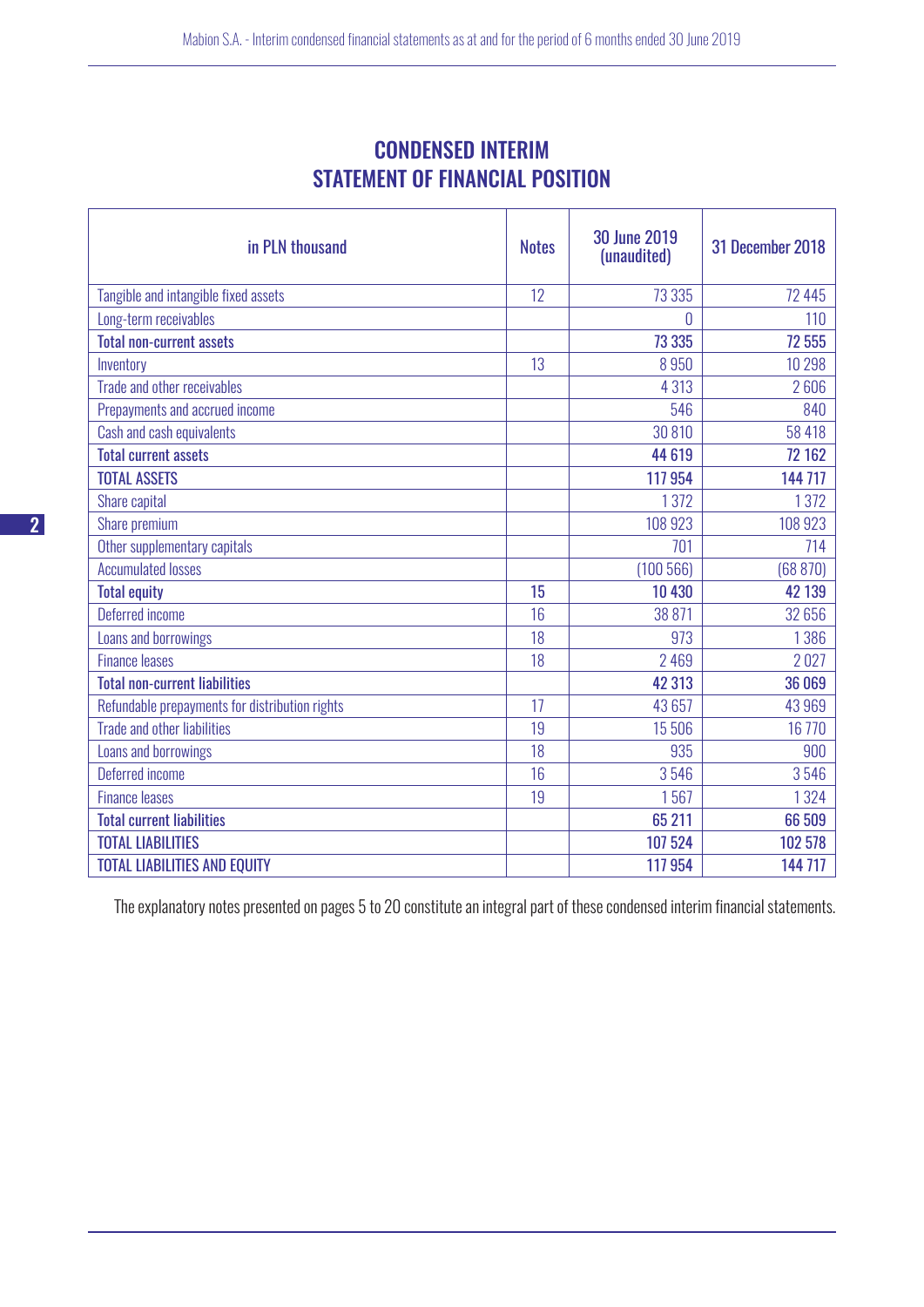# CONDENSED INTERIM STATEMENT OF CASH FLOWS

| in PLN thousand                                                         | <b>1 January 2019</b><br>-30 June 2019<br>(unaudited) | <b>1 January 2018</b><br>- 30 June 2018<br>(unaudited) |
|-------------------------------------------------------------------------|-------------------------------------------------------|--------------------------------------------------------|
| Loss before income tax                                                  | (31696)                                               | (41182)                                                |
| <b>Adjustments for:</b>                                                 |                                                       |                                                        |
| Depreciation and amortisation                                           | 5516                                                  | 5 1 1 6                                                |
| Interest income                                                         | (378)                                                 | (412)                                                  |
| Interest expense                                                        | 233                                                   | 1814                                                   |
| <b>Revenues from grants</b>                                             | (991)                                                 | (978)                                                  |
| Loss (profit) on investment activities                                  | 13                                                    |                                                        |
| Costs of the share-based incentive scheme                               | (13)                                                  |                                                        |
| <b>Change in assets and liabilities:</b>                                |                                                       |                                                        |
| <b>Change in inventories</b>                                            | 1348                                                  | (2431)                                                 |
| Change in trade and other receivables                                   | (1596)                                                | (20118)                                                |
| Change in prepayments and accrued income                                | 294                                                   | (141)                                                  |
| Change in trade and other liabilities                                   | 1019                                                  | (35)                                                   |
| Change in deferred income                                               |                                                       | 14 001                                                 |
| Change in the refundable prepayments for distribution rights            | (312)                                                 | 7381                                                   |
| <b>Cash used in operating activities</b>                                | (26563)                                               | (36986)                                                |
| Proceeds from research and development grants                           | 7 2 0 5                                               | 4 9 0 0                                                |
| Repayment of subsidies for research and development                     |                                                       | (228)                                                  |
| Interest received                                                       | 267                                                   | 205                                                    |
| Interest paid                                                           | (233)                                                 | (2105)                                                 |
| Net cash used in operating activities                                   | (19324)                                               | (34 214)                                               |
| Disposal of property, plant and equipment                               | 29                                                    |                                                        |
| Acquisition of property, plant and equipment                            | (7070)                                                | (2359)                                                 |
| Increase in other non-current assets                                    |                                                       | (3)                                                    |
| Net cash used in investing activities                                   | (7041)                                                | (2362)                                                 |
| Proceeds from issuance of shares                                        |                                                       | 174 790                                                |
| Costs of issuance of shares                                             |                                                       | (10337)                                                |
| Proceeds from shareholder loans                                         |                                                       | 177 792                                                |
| <b>Proceeds from bank loans</b>                                         |                                                       | 15 0 58                                                |
| Repayment of shareholder loans                                          |                                                       | (177873)                                               |
| <b>Repayment of loans</b>                                               | (378)                                                 |                                                        |
| Repayment of bank loans                                                 |                                                       | (75000)                                                |
| Repayment of the finance lease principal                                | (865)                                                 | (795)                                                  |
| Net cash used in financial activities                                   | (1243)                                                | 103 635                                                |
| Net increase/(decrease) in cash and cash equivalents                    | (27608)                                               | 67059                                                  |
| Cash and cash equivalents at the beginning of the period                | 58 418                                                | 1038                                                   |
| Change in cash and cash equivalents due to foreign exchange differences |                                                       |                                                        |
| Cash and cash equivalents at the end of the period                      | 30 810                                                | 68 097                                                 |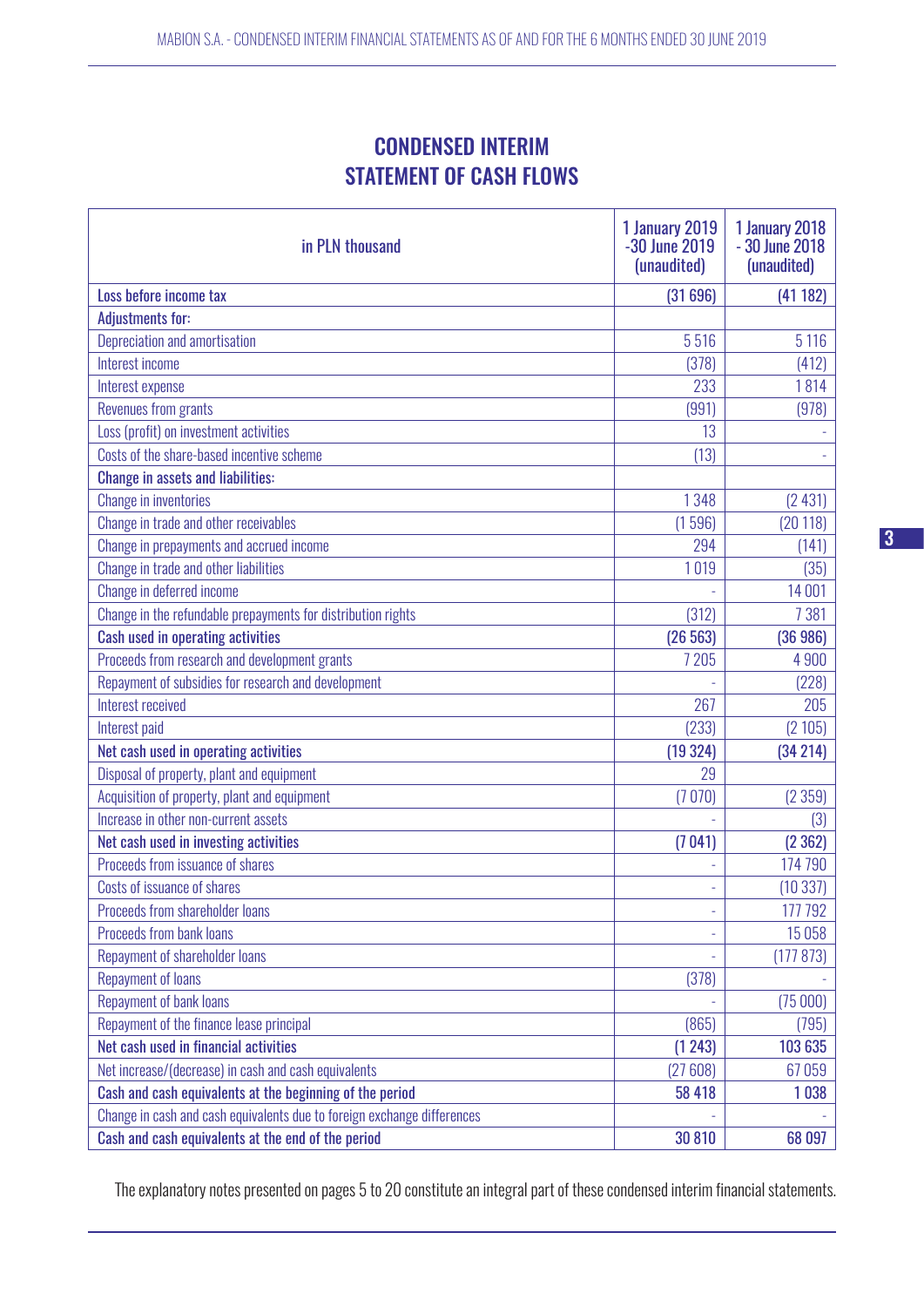| <b>CONDENSED INTERIM</b>              |  |  |  |  |  |  |
|---------------------------------------|--|--|--|--|--|--|
| <b>STATEMENT OF CHANGES IN EQUITY</b> |  |  |  |  |  |  |

| in PLN thousand                                     | <b>Share capital</b> | <b>Share premium</b> | <b>Other reserves</b> | <b>Accumulated</b><br><b>loss</b> | <b>Total equity</b> |
|-----------------------------------------------------|----------------------|----------------------|-----------------------|-----------------------------------|---------------------|
| As at 1 January 2018                                | 1 1 8 0              | 2549                 | 0                     | (57 887)                          | (54158)             |
| Net loss / total comprehensive<br>income            |                      | ÷,                   |                       | (41182)                           | (41182)             |
| <b>Transactions with shareholders</b>               | ٠                    | ÷,                   | ÷                     |                                   |                     |
| Reduction of share premium to<br>cover loss         | L.                   | (57887)              |                       | 57887                             |                     |
| Proceeds from issuance of P-<br>series shares       | 192                  | 174 598              | L                     | L,                                | 174 790             |
| Costs of issuing P-series shares                    |                      | (10337)              |                       |                                   | (10337)             |
| As at 30 June 2018.<br>(unaudited)                  | 1372                 | 108 923              | 0                     | (41182)                           | 69 113              |
| As at 1 January 2019                                | 1372                 | 108 923              | 714                   | (68 870)                          | 42 139              |
| Net loss / total comprehensive<br>income            | L.                   | $\bar{\phantom{a}}$  |                       | (31696)                           | (31696)             |
| Measurement of the share-<br>based incentive scheme | ÷,                   |                      | (13)                  |                                   | (13)                |
| As at 30 June 2019.<br>(unaudited)                  | 1372                 | 108 923              | 701                   | (100 566)                         | 10 430              |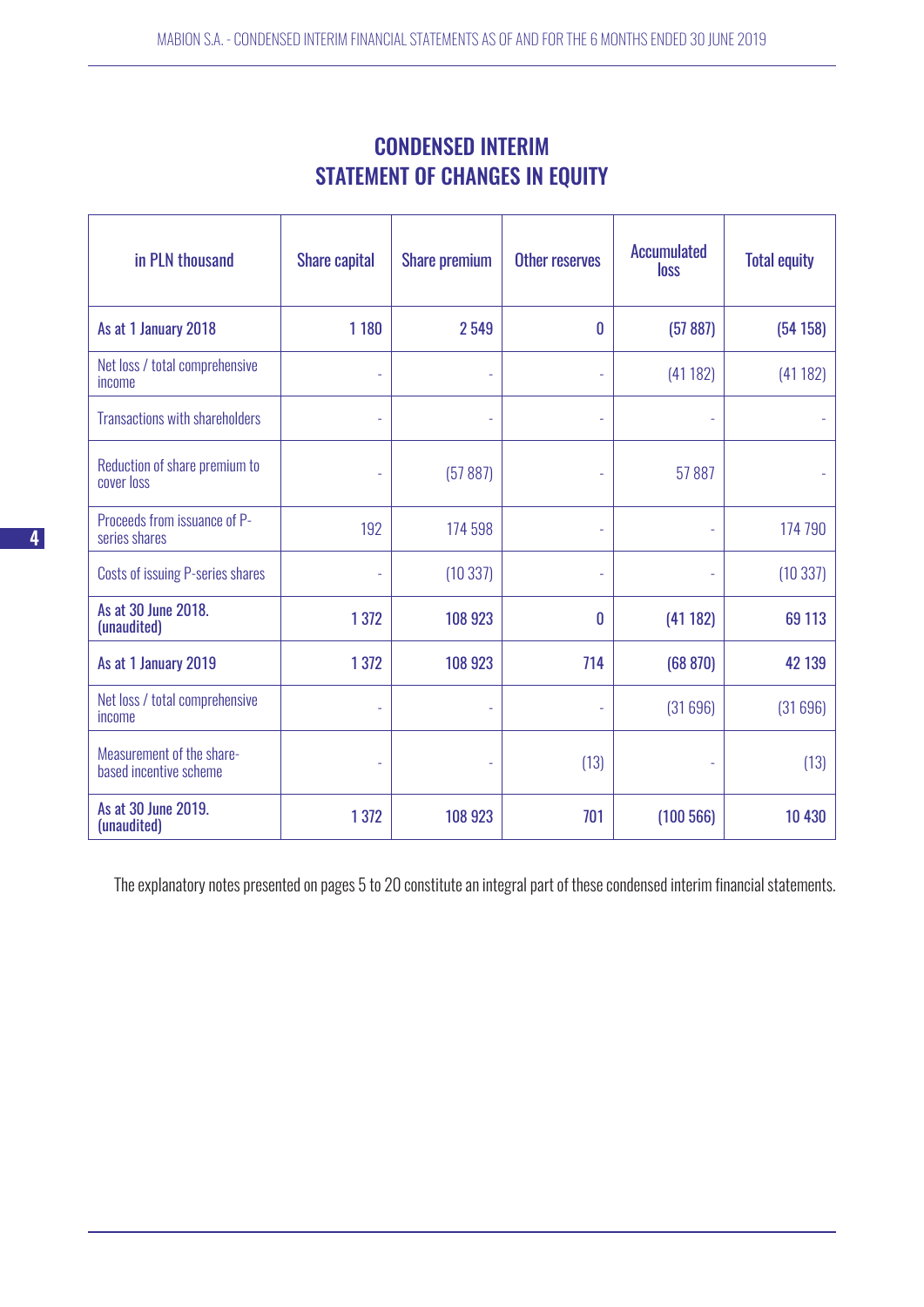## ADDITIONAL INFORMATION

## 1. Company

Mabion S.A. ("Mabion" or the "Company") was established on May 30, 2007 as a limited liability company with its registered office in Kutno, Poland. The legal form of the Company was changed on October 29, 2009 as a result of the transformation of Mabion's limited liability legal status into a jointstock company organized under the laws of the Republic of Poland. Mabion is currently entered in the Register of Enterprises of the National Court Register in Poland managed by the Łódź-Śródmieście District Court in Łódź, 20th Commercial Division of the National Court Register, at KRS number 0000340462. The Company was also assigned a tax identification number NIP: 7752561383 and a statistical identification number REGON: 100343056. The Company's registered office is in Konstantynów Łódzki, Poland.

The Company's shares are listed on the regulated market of the Warsaw Stock Exchange.

## 2. Basis for preparation

These condensed interim financial statements of Mabion S.A. for the period of six months ended June 30, 2019 have been prepared in accordance with International Accounting Standard 34 "Interim Financial Reporting", as adopted by the European Union (IAS 34), and with the IAS 34 as issued by IASB as for the Company there are no differences between IFRS as issued by IASB and as adopted by EU.

These condensed interim financial statements do not include all the information and disclosures required in the annual financial statements prepared in accordance with International Financial Reporting Standards adopted by the European Union ("IFRS") and should be read in conjunction with the Company's annual financial statements as of December 31, 2018.

The accounting policies adopted in the preparation of the condensed interim financial statements are consistent with those followed in the preparation not the Company's annual financial statements for 2018, except for the corporate income tax, which has been calculated using expected effective average annual tax rate. The new or revised standards and interpretations, effective starting from January 1, 2019, had no impact on these condensed interim financial statements.

New or revised standards and interpretations, which have been issued but are not yet effective and may impact the Company have been presented alongside their estimated impact on the Company in the annual financial statements for the year ended December 31, 2018. There were no new or revised standards and interpretations issued from the date of approval of the Company's annual financial statements for the year ended December 31, 2018 to the date of approval of these condensed interim financial statements, which would have impact on the Company. The Company intends to apply all new and amended IFRS affecting the Company, issued but not yet effective as of the date of issuing these condensed interim financial statements, at their mandatory effective dates.

The Management Board of Mabion SA believes that notes to these condensed interim financial statements of Mabion SA contain all material information necessary for the proper assessment of the Company's material and financial situation in the reporting period.

The condensed interim financial statements of Mabion S.A. for the six months ended June 30, 2019 have been prepared on a going concern basis (further information on the going concern assumption is presented in Note 3).

The condensed interim financial statements are prepared on the historical cost basis.

Critical accounting estimates and judgments of the management are presented in Note 5.

These condensed interim financial statements were authorized for issue by the Company's Management Board on September 12, 2019.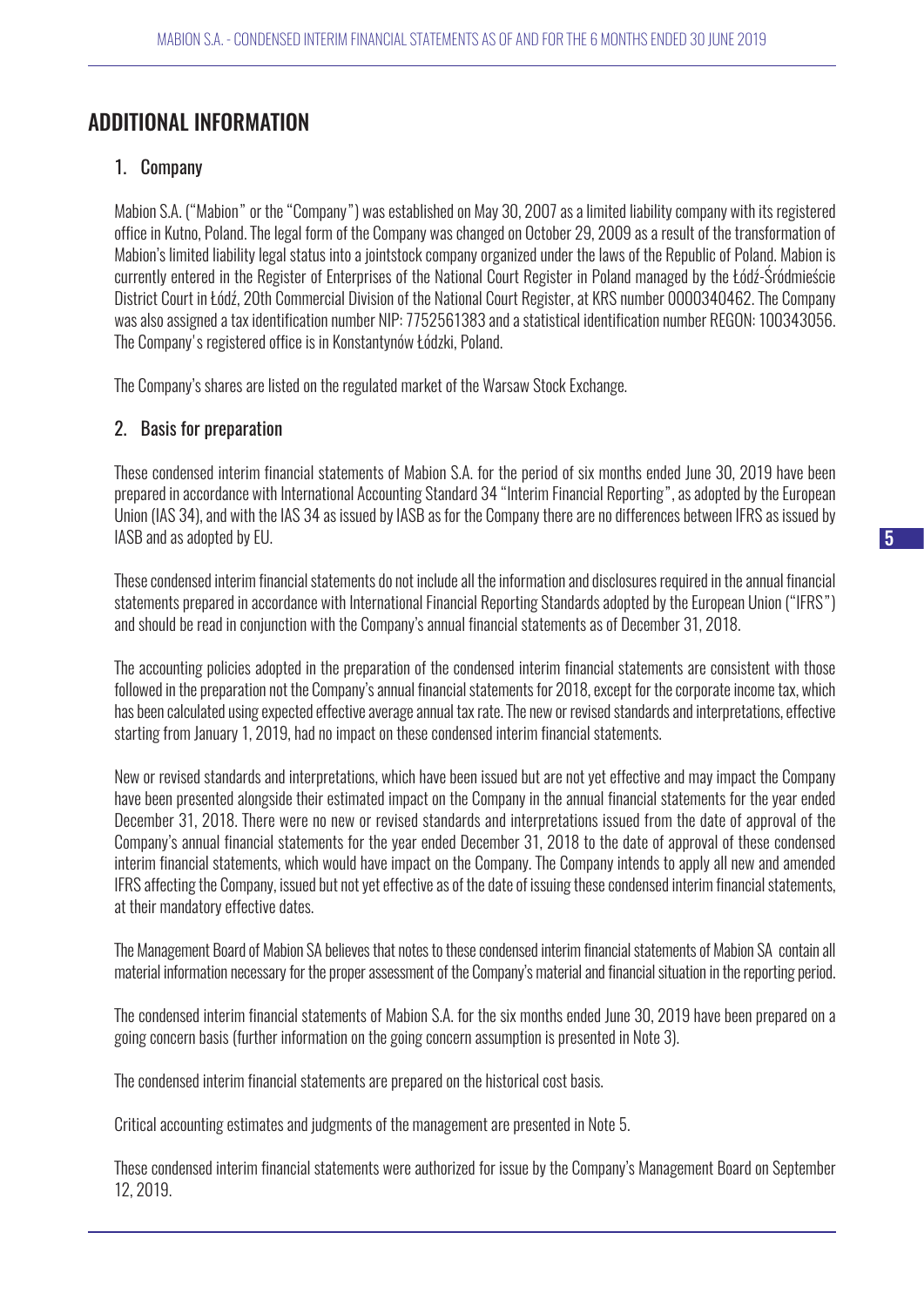## 3. Going concern assumption

Since inception, the Company has been focused on performing research and development activities in order to develop and market its products commercially. As a result, the Company has incurred losses from operations and has been generating negative operating cash flows which are expected to continue for the foreseeable future.

So far, the Company has been financing its operations with cash obtained from shareholder and bank loans, capital issuance, grants and cash obtained from distribution partners.

In the Management Board's view further raising of funds available on the market, both banking market as well as a result of implementation of the strategic agreements with future distribution partners (see Note 17), and with a possible further shareholders' support, the Company will have sufficient funding to complete the development of its MabionCD20 drug and implement future development projects.

As at the balance-sheet date, the Company received letters of support from key shareholders, which indicate that they are willing and able to continue financial support for the Company's current operating activity in the near future, covering a period not shorter than 12 months from the date of publication of the financial statements.

The Company's success is dependent in particular on securing continued funding of its operations as well as being able to register and commercially sell its products.

These condensed interim financial statements have been prepared on a going concern basis which contemplates that the Company will continue in operation for the foreseeable future. Accordingly, no adjustments have been made to the condensed interim financial statements that might be necessary should the entity not continue as a going concern.

#### 4. Significant accounting policies

These condensed interim financial statements have been prepared in accordance with the accounting policies used for the purpose of preparing recent annual financial statements for 2018, except for the corporate income tax, which has been calculated based on the expected effective annual average tax rate and except for the changes described in the Chapter "New standards and interpretations" below.

The Company's functional currency is the Polish zloty (PLN).

The condensed interim financial statements are presented in thousands of PLN as rounded to full thousands, unless indicated otherwise.

#### New standards and interpretations

In the periods starting after 1 January 2019, new standards, amendments to existing standards and interpretations adopted by the European Union are in force. The following amendments to IFRSs have been applied in these financial statements in accordance with their effective dates:

In January 2016, the International Accounting Standards Board issued International Financial Reporting Standard 16 Leases ("IFRS 16"), which replaced IAS 17 Leases, IFRIC 4 Determining whether an agreement contains a lease, SIC 15 Operating Leases - Incentives and SIC 27 Evaluating the Substance of Transactions in the Legal Form of Lease. IFRS 16 sets out recognition principles for leases in respect of measurement, presentation and disclosure.

IFRS 16 is effective for annual periods beginning on or after 1 January 2019. Earlier application is permitted for entities that apply IFRS 15 from or before the date of first application of IFRS 16. The Company has not decided to apply IFRS 16 earlier.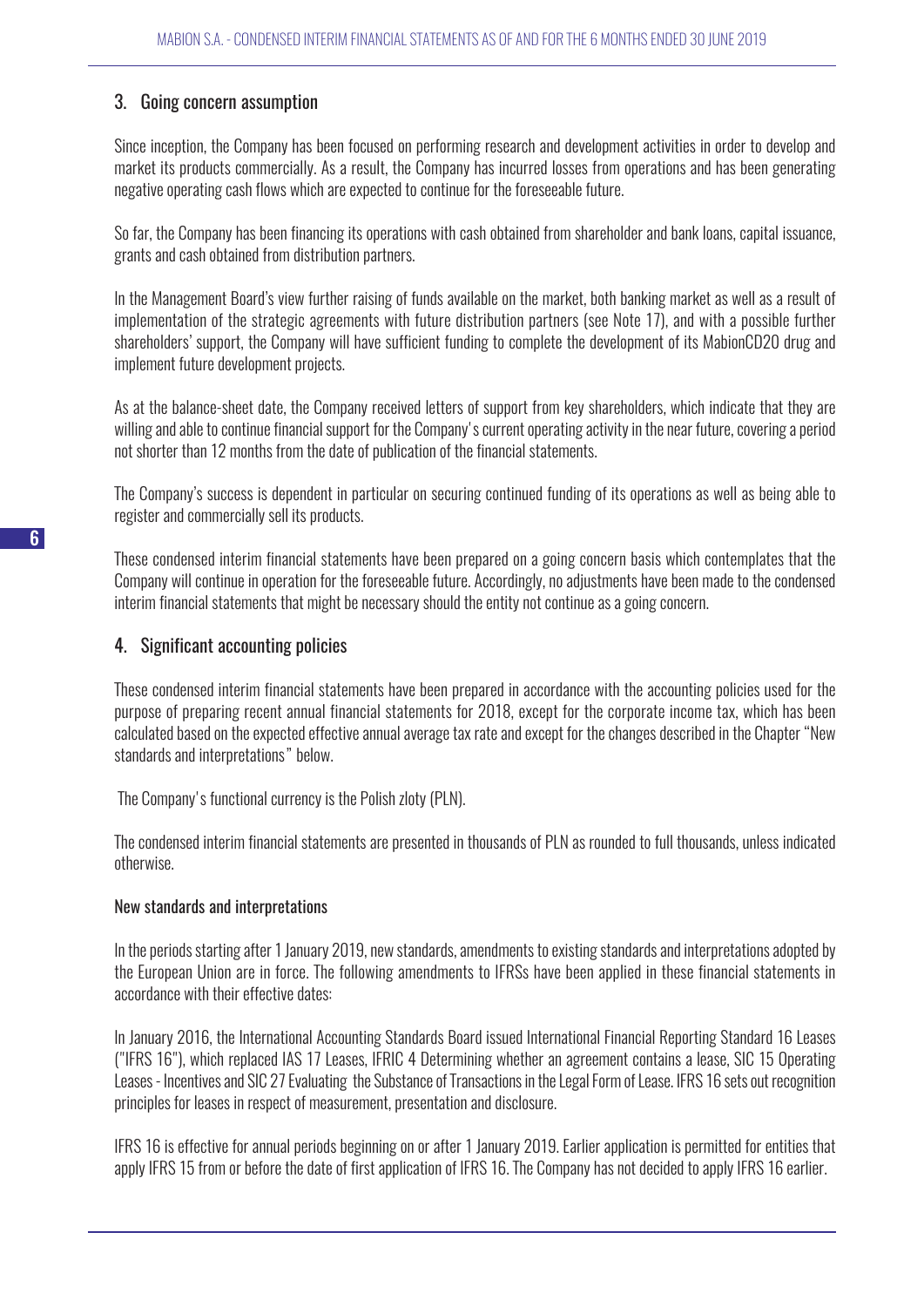The Company assessed the impact of the introduction of IFRS 16 on the applied accounting principles in relation to the Company's operations or its financial results. The Company has identified a current operating lease agreement that has not yet been recognised as a lease and that may meet the definition of a lease in accordance with IFRS 16. However, the Company has estimated that the application of IFRS 16 will not have a material impact on future financial statements.

IFRIC 23 Uncertainty over Income Tax Treatments.

The Interpretation explains how to apply the recognition and measurement requirements in IAS 12 Income Taxes when there is uncertainty over recognition of income taxes.

Amendments to IFRS 9 Early repayments with negative compensation.

The amendments allow entities to measure individual financial assets with the right to early repayment with negative compensation at amortized cost or at fair value through other comprehensive income, if a specific condition is met - instead of measurement at fair value through profit or loss.

Amendments to IAS 19 Employee Benefits.

The amendments to the standard specify the requirements related to the accounting treatment of modifications, limitations or settlements of a defined benefit plan.

Annual amendments to IFRS 2015-2017 introduce changes to 4 standards: IFRS 3 Business Combinations, IFRS 11 Joint Arrangements, IAS 12 Income Taxes and IAS 23 Borrowing Costs.

The amendments contain clarifications and explain the guidelines for standards on recognition and measurement.

#### New standards announced and adopted by the European Union, not yet effective

The following standards and interpretations have been published by the International Accounting Standards Board but have not come into force yet:

- » Amendments to the References to Conceptual Assumptions contained in International Financial Reporting Standards (published on 29 March 2018) - not approved by the EU until the date of approval of these condensed interim financial statements - applicable to annual periods beginning on 1 January 2020 or later,
- » Amendments to IAS 1 Presentation of Financial Statements and IAS 8 Accounting Policies, Changes in Accounting Estimates and Errors: Definition of materiality (published on 31 October 2018) - by the date of approval of these condensed interim financial statements not approved by the EU - applicable to annual periods beginning on 1 January 2020 or later.

The Company did not decide to apply any standard, interpretation or amendment published but not yet effective in the light of the European Union regulations earlier.

#### 5. Critical accounting estimates and judgments

The Company's management makes estimates, judgements and assumptions regarding the recognition and valuation of the individual items of assets and liabilities. The estimates and the related assumptions are based on historical experience, management's expectations or other factors considered material. The actual results may differ from the recorded estimates. The estimates and the related assumptions require regular verification.

In the period covered by these condensed interim financial statements, no changes in the scope or methodology of making any material estimates and judgements have been made.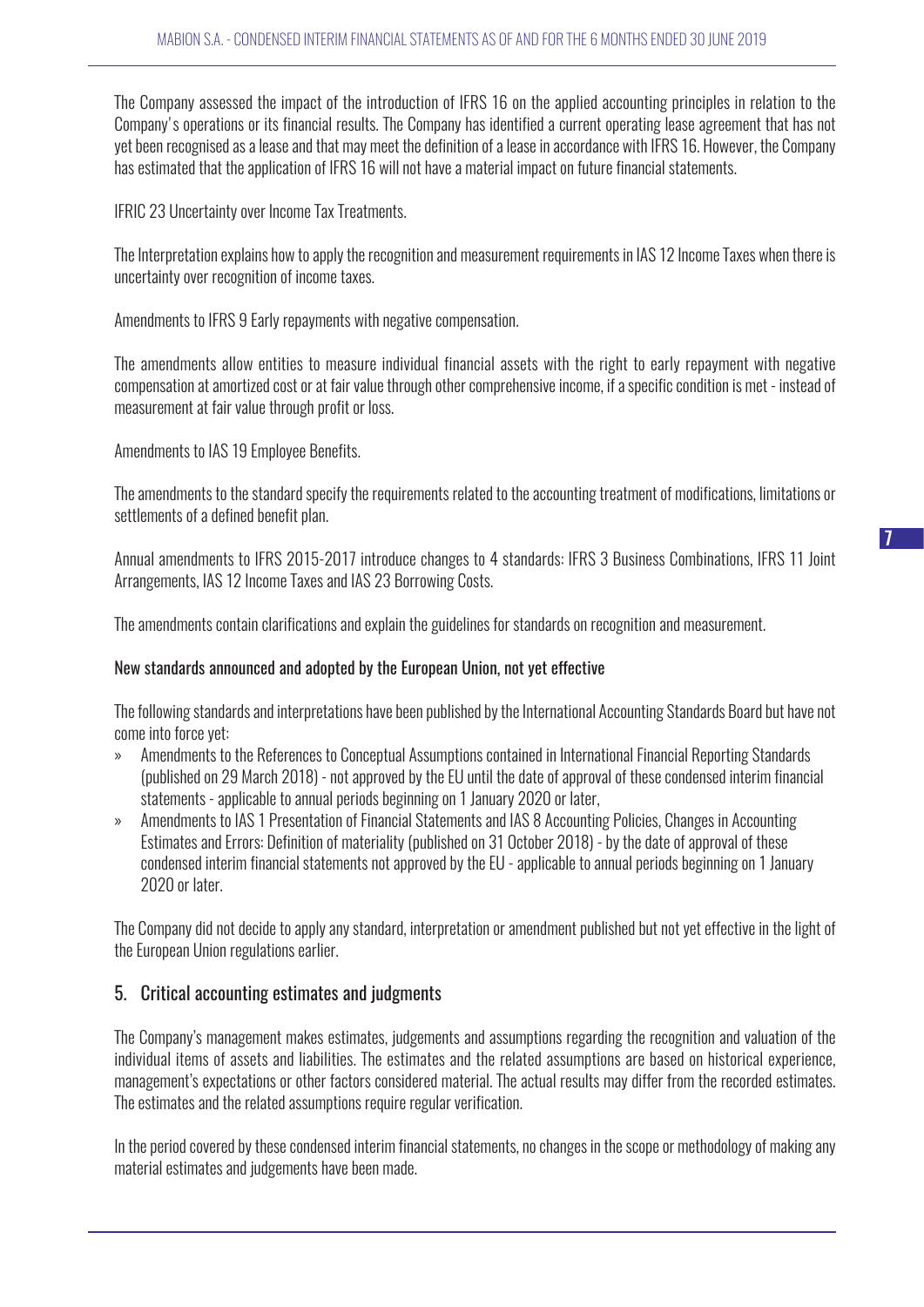## 6. Operating segments

The Company's Management has identified one operating segment for the Company, i.e. research and development activities for new biotechnology drugs and biosimilar drugs through utilizing contemporary genetic engineering. No changes have occurred in this respect since the last annual statements of the Company.

## 7. Seasonality of operations

The Company's activities are neither seasonal nor cyclical. In the period of six months ended on June 30, 2019, the Company has not generated any revenue.

## 8. Expenses by nature

The table below shows the categories of generic costs:

| in PLN thousand                                                        | 1.04.2019-<br>30.06.2019<br>(unreviewed) | 1.01.2019-<br>30.06.2019<br>(unaudited) | 1.04.2018-<br>30.06.2018<br>(unreviewed) | 1.01.2018-<br>30.06.2018<br>(unaudited) |
|------------------------------------------------------------------------|------------------------------------------|-----------------------------------------|------------------------------------------|-----------------------------------------|
| Third-party services                                                   | 2 2 1 0                                  | 4 4 7 9                                 | 9616                                     | 14 800                                  |
| Costs of materials                                                     | 4 7 1 2                                  | 7852                                    | 3144                                     | 3864                                    |
| Personnel expenses                                                     | 3 3 2 4                                  | 5771                                    | 2860                                     | 4018                                    |
| Depreciation and amortisation                                          | 1267                                     | 2468                                    | 1358                                     | 2424                                    |
| <b>Registration fees</b>                                               | 326                                      | 498                                     | 814                                      | 1570                                    |
| Other expenses                                                         | 17                                       | 26                                      | 49                                       | 54                                      |
| Research and development costs by nature                               | 11856                                    | 21 094                                  | 17841                                    | 26 730                                  |
| Lease and office expenses                                              | 1201                                     | 2544                                    | 1 1 0 3                                  | 1987                                    |
| Personnel expenses                                                     | 2 1 7 6                                  | 4 1 0 5                                 | 750                                      | 2736                                    |
| Depreciation and amortisation                                          | 1545                                     | 3048                                    | 1506                                     | 2691                                    |
| Advisory services in connection with distribution<br>contracts         | 186                                      | 373                                     | 664                                      | 664                                     |
| Share-based payment expense                                            | 11                                       | (13)                                    | (262)                                    | 109                                     |
| Rental, usage and maintenance of equipment and<br>company car expenses | 240                                      | 428                                     | 87                                       | 289                                     |
| <b>Taxes and fees</b>                                                  | 175                                      | 312                                     | 163                                      | 316                                     |
| Audit and other advisory services                                      | 407                                      | 591                                     | 558                                      | 903                                     |
| <b>Other</b>                                                           | 235                                      | 505                                     | 1072                                     | 1665                                    |
| General and administrative expenses by nature                          | 6 176                                    | 11893                                   | 5641                                     | 11 360                                  |

## 9. Research and development cost

| in PLN thousand                             | 1.04.2019-<br>30.06.2019<br>(unreviewed) | 1.01.2019-<br>30.06.2019<br>(unaudited) | 1.04.2018-<br>30.06.2018<br>(unreviewed) | 1.01.2018-<br>30.06.2018<br>(unaudited) |
|---------------------------------------------|------------------------------------------|-----------------------------------------|------------------------------------------|-----------------------------------------|
| MabionCD20                                  | 11494                                    | 20 379                                  | 17620                                    | 26 25 7                                 |
| <b>MabionEGFR</b>                           | 338                                      | 675                                     | 220                                      | 434                                     |
| Other projects                              | 24                                       | 40                                      |                                          | 39                                      |
| <b>Total research and development costs</b> | 11856                                    | 21 094                                  | 17841                                    | 26 730                                  |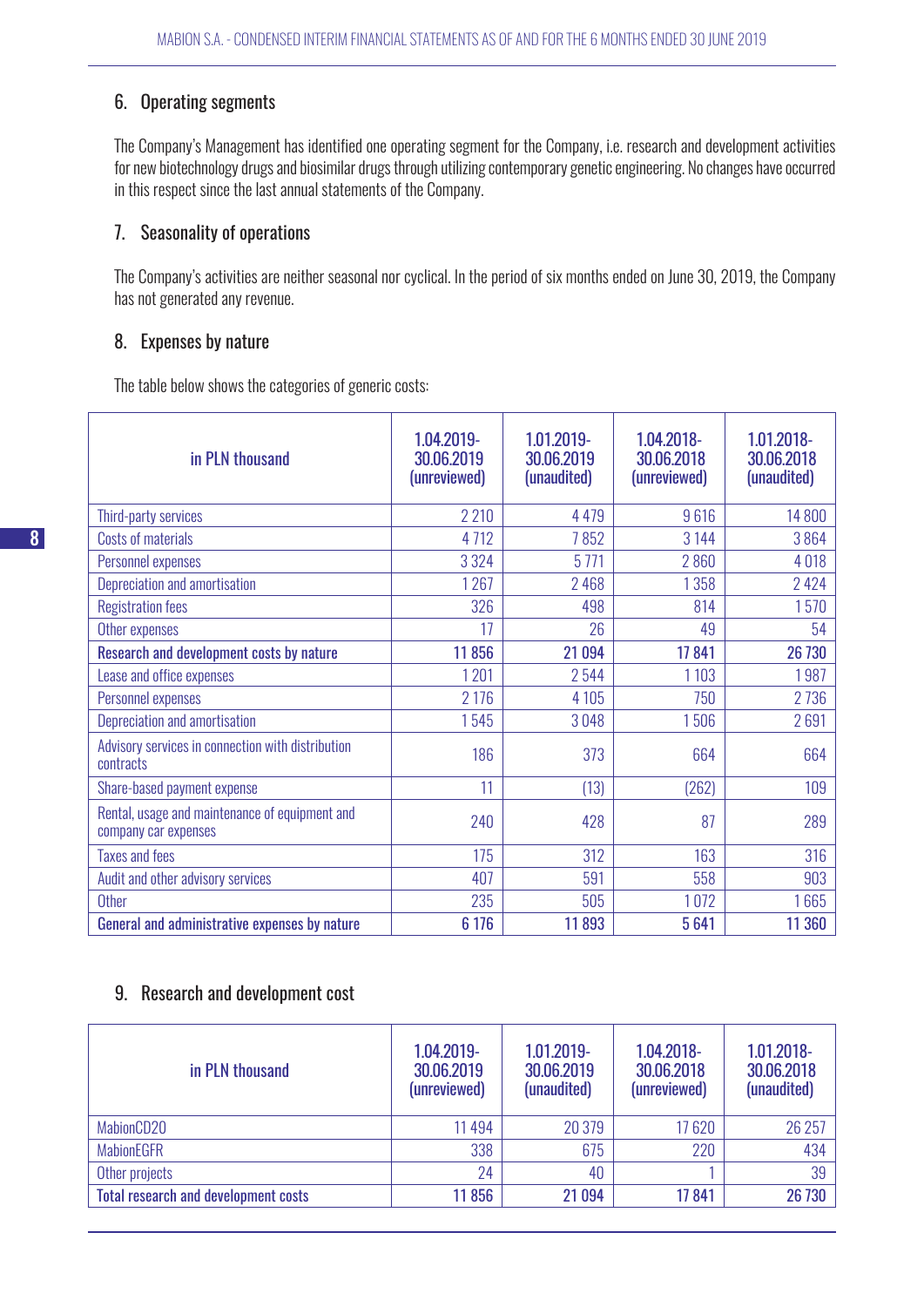Research and development costs are recognized as cost of the period in the financial result at the moment they are incurred, in accordance with IAS 38. After meeting the criteria indicated in paragraph 57 of IAS 38, development work costs may be capitalized and recognized as an intangible asset.

In June 2018, the Company submitted an application to the European Medicines Agency ("EMA") for admission of MabionCD20 to trading, which was accepted for further evaluation on 21 June 2018. On 24 April 2019, the Company submitted responses to the EMA's requests, which allows the Agency to continue its evaluation of the application. On 1 July 2019, the Company received a second round of questions from the EMA under the drug registration procedure (Day 180).

As a result of the GIF inspection commissioned by the European Medicines Agency (EMA), the Company received two GMP (Good Manufacturing Practice) certificates for the Mabion S.A. Industrial and Scientific Complex for Medical Biotechnology in Konstantynów Łódzki.

#### 10. Other operating income and expenses

| in PLN thousand                       | 1.04.2019-<br>30.06.2019<br>(unreviewed) | 1.01.2019-<br>30.06.2019<br>(unaudited) | 1.04.2018-<br>30.06.2018<br>(unreviewed) | 1.01.2018-<br>30.06.2018<br>(unaudited) |
|---------------------------------------|------------------------------------------|-----------------------------------------|------------------------------------------|-----------------------------------------|
| Grants                                | 495                                      | 069                                     | 528                                      | 1024                                    |
| Other operating income                | 12                                       | 24                                      | 132                                      | 17 <sub>1</sub>                         |
| <b>Total other operating income</b>   | 507                                      | 1093                                    | 660                                      | 1201                                    |
| Loss on sale of fixed assets          |                                          | (13)                                    | ٠                                        |                                         |
| Write-downs on current assets         | (173)                                    | (296)                                   | ۰                                        |                                         |
| Other operating costs                 | (45)                                     | (49)                                    | $\overline{\phantom{a}}$                 |                                         |
| <b>Total other operating expenses</b> | (218)                                    | (358)                                   | ٠                                        |                                         |

Revenues from grants relate in particular to the part of grants received in previous years to purchase fixed assets in projects co-financed from EU funds, in the amount of PLN 978 thousand in the 6 months ended respectively 30 June 2019 and PLN 978 thousand in the corresponding period ended 30 June 2018. (see Note 16), which is recognised in profit or loss for each period in proportion to the depreciation/amortisation of the assets financed by the grant. The grant amount of PLN 78 thousand obtained until 30 June 2019 relates to the received subsidy for employee training.

Write-offs revaluing current assets in the amount of PLN 296 thousand concern:

- » inventories of materials in the amount of PLN 241 thousand, which were created in accordance with the binding accounting policy for materials whose useful life expires on 30 September 2019.
- » doubtful receivables in the amount of PLN 55 thousand.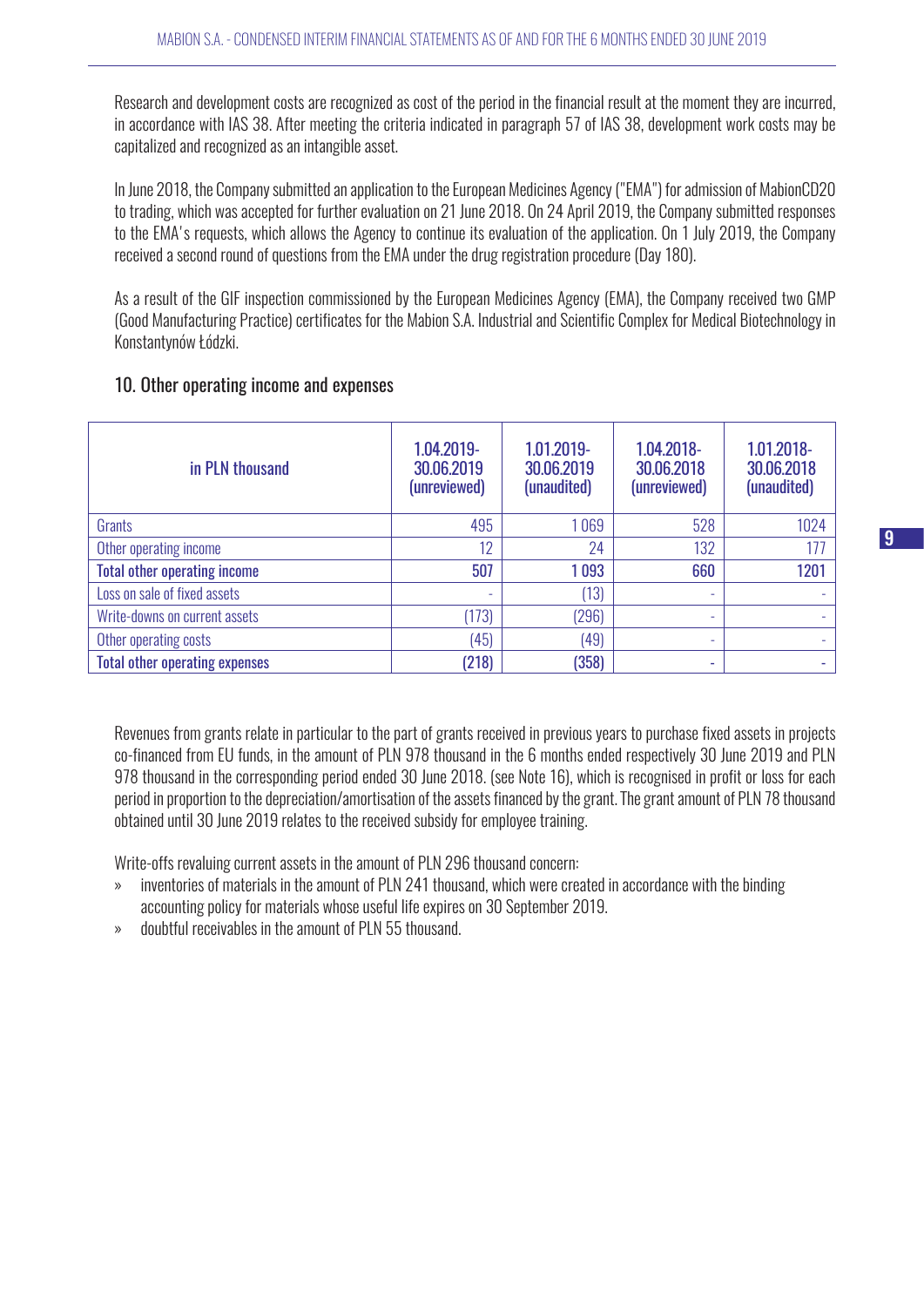## 11. Finance income and costs

| in PLN thousand             | 1.04.2019-<br>30.06.2019<br>(unreviewed) | 1.01.2019-<br>30.06.2019<br>(unaudited) | 1.04.2018-<br>30.06.2018<br>(unreviewed) | 1.01.2018-<br>30.06.2018<br>(unaudited) |
|-----------------------------|------------------------------------------|-----------------------------------------|------------------------------------------|-----------------------------------------|
| Interest income             | 328                                      | 539                                     | 411                                      | 412                                     |
| Net foreign exchange gains  | 831                                      | 256                                     | ٠                                        |                                         |
| Other finance income        | $\overline{\phantom{a}}$                 | ٠                                       | ٠                                        | ٠                                       |
| <b>Total finance income</b> | 1 1 5 9                                  | 795                                     | 411                                      | 412                                     |
| Interest expense            | (102)                                    | (202)                                   | (983)                                    | (1814)                                  |
| Net foreign exchange losses | $\overline{\phantom{a}}$                 | ٠                                       | (3187)                                   | (2413)                                  |
| Other financial costs       | (25)                                     | (37)                                    | (252)                                    | (478)                                   |
| <b>Total finance costs</b>  | (127)                                    | (239)                                   | (4422)                                   | (4705)                                  |

Net foreign exchange gains for the period of six months ended 30 June 2019 result in particular from unrealized foreign exchange differences related to the valuation of liabilities on account of refundable advances for distribution rights denominated in foreign currencies, described in Note 17.

## 12. Property, plant and equipment

In the current reporting period, the Company incurred expenditures on property, plant and equipment and intangible assets in the amount of PLN 6,449 thousand, including PLN 2,928 thousand on account of investment advances as at the date of the financial statements, including PLN 1,970 thousand on account of expenditures on product packaging line; PLN 619 thousand on account of design work related to the extension of the production plant and the construction of a new building with production lines significantly increasing the production capacity.

Property, plant and equipment and intangible assets released for use in the period of 6 months of 2019 amount to PLN 2,820 thousand, of which part was financed under lease agreements, which are presented in Note 19.

The Company's Management did not identify any indications of impairment of property, plant and equipment as at June 30, 2019.

## 13. Inventory

The decrease in the value of inventories in the first six months of 2019 is related to the technological batch production of 2x2500 litres of MabionCD20 at the Konstantynów Łódzki plant.

The Company recognized PLN 241 thousand under other operating expenses as impairment losses on inventories of materials that were created in accordance with accounting policies (see Note 10).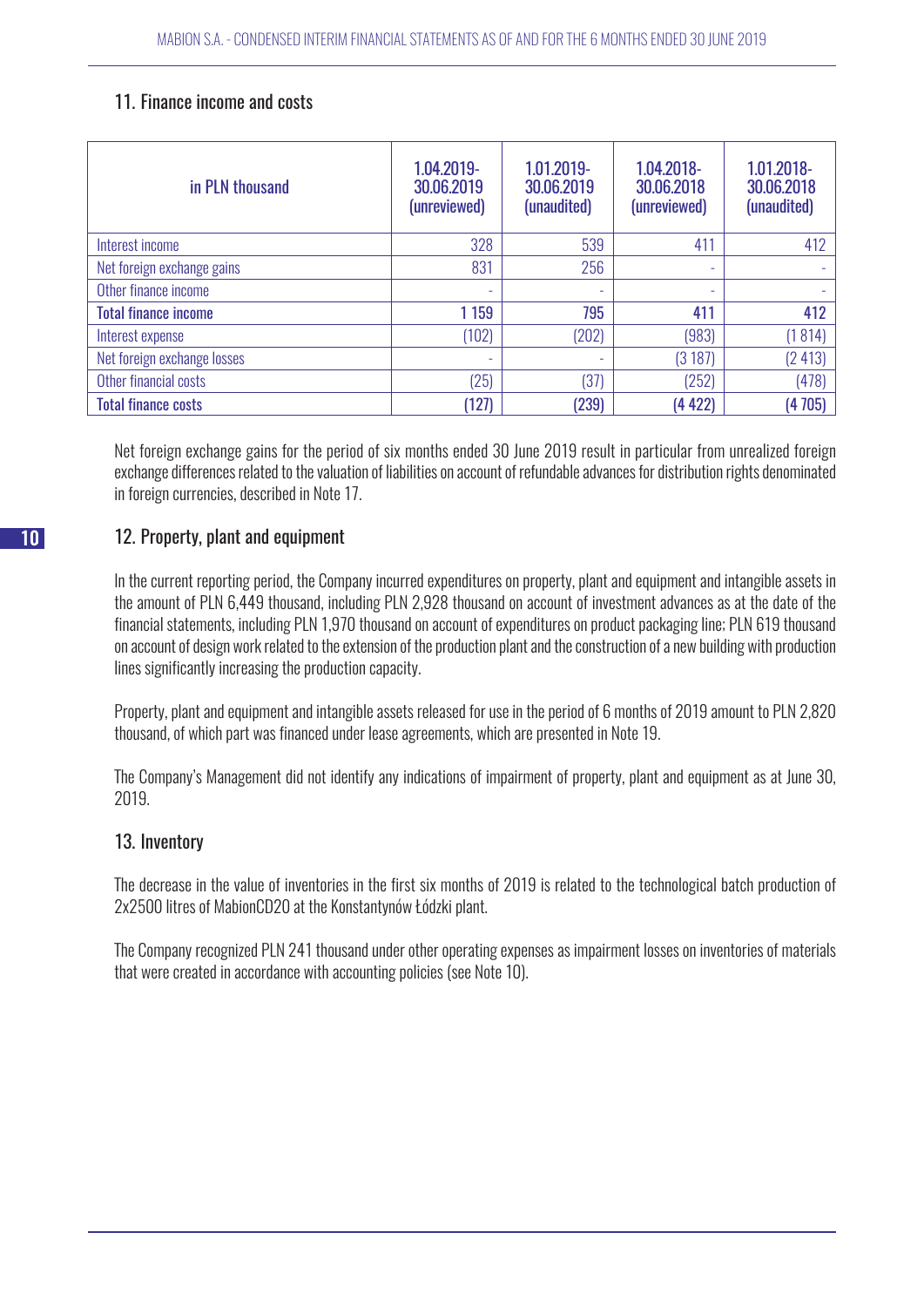## 14. Trade and other receivables

| in PLN thousand                    | 30 June 2019<br>(unaudited) | 31 December<br>2018 |
|------------------------------------|-----------------------------|---------------------|
| VAT receivable                     | 3780                        | 2 1 7 1             |
| <b>Trade receivables</b>           | 21                          |                     |
| Advances on materials and services | 102                         | 70                  |
| <b>Deposits</b>                    | 215                         | 108                 |
| Other receivables                  | 195                         | 250                 |
| <b>Trade and other receivables</b> | 4 3 1 3                     | 2606                |

VAT receivable constitutes 88% of total trade and other receivables. After the balance sheet date, the Company obtained a tax refund in the amount of 2,044 thousand PLN.

## 15. Equity

Pursuant to Resolution 25/VI/2018 of June 28th 2018, the Ordinary General Meeting authorised the Supervisory Board of the Company to issue no more than 125 000 subscription warrants A and B, granting entitled employees the right to purchase 114 000 of ordinary shares R and 11 000 of ordinary shares S, excluding the pre-emptive rights of the Company's current share-owners

On December 29th 2018 on the basis of the mandate given in the Resolution No. 24/VI/2018 of the Company's Ordinary General Meeting, the Supervisory Board authorised the Terms of the Incentive Scheme for 2018-2021. The taking-up of the shares and the exercise of rights granted by the warrants will be possible upon conditions listed in the Terms. Alternatively, warrants may be purchased by the Company in order to be redeemed.

On the 12th of February 2019 by passing of the appropriate Resolutions, the Supervisory Board accepted the list of employees entitled to subscribe for the warrants A and B for the years 2018 and 2019, and stated that the market condition (minimum price) for warrants A for the year 2018 has not been reached. Supervisory Board also confirmed that the employment condition for the warrants A and B for the year 2018 were met.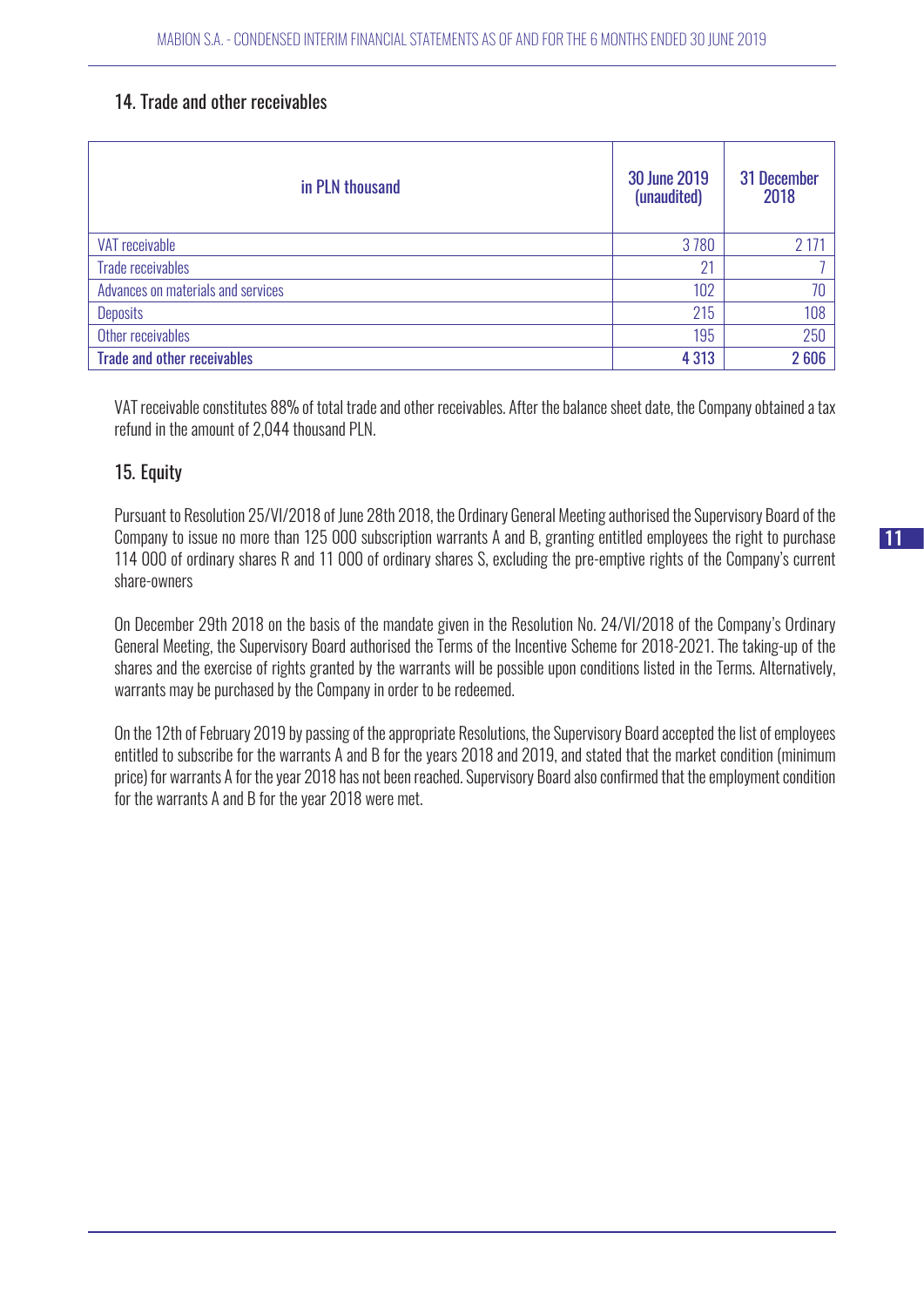The below table shows the details of the Program and its valuation as of 30th June 2019:

|                                                       |                       | <b>Warrants A</b>              |                   |                                                                                                                                                                                | <b>Warrants B</b> |                  |                  |  |
|-------------------------------------------------------|-----------------------|--------------------------------|-------------------|--------------------------------------------------------------------------------------------------------------------------------------------------------------------------------|-------------------|------------------|------------------|--|
| <b>Tranche for year</b>                               | 2019                  | 2020                           | 2021              | 2018                                                                                                                                                                           | 2019              | 2020             | 2021             |  |
| <b>Grant date</b>                                     | 12.02.2019            | none                           | none              | 12.02.2019                                                                                                                                                                     | 12.02.2019        | none             | none             |  |
| End of vesting period                                 | 31.01.2020            | 31.01.2021                     | 31.01.2022        | 12.02.2019                                                                                                                                                                     | 31.01.2020        | 31.01.2021       | 31.01.2022       |  |
| Number of instruments<br>granted                      | 28 500 *              | 28 500 **                      | 28 500 **         | 9500                                                                                                                                                                           | 500               | $500**$          | $500**$          |  |
| <b>Exercise price</b>                                 | <b>PLN 91.00</b>      | <b>PLN 91.00</b>               | <b>PLN 91.00</b>  | <b>PLN 0.10</b>                                                                                                                                                                | <b>PLN 0.10</b>   | <b>PLN 0.10</b>  | <b>PLN 0.10</b>  |  |
| Share price as of 30th<br><b>June 2019</b>            | <b>PLN 79.00</b>      | <b>PLN 79.00</b>               | <b>PLN 79.00</b>  | <b>PLN 79.00</b>                                                                                                                                                               | <b>PLN 79.00</b>  | <b>PLN 79.00</b> | <b>PLN 79.00</b> |  |
| Market vesting condition                              |                       | Reaching the minimum price *** |                   | none                                                                                                                                                                           |                   |                  |                  |  |
| <b>Minimal price</b>                                  | <b>PLN 190.00</b>     | <b>PLN 280.00</b>              | <b>PLN 400.00</b> | n/a                                                                                                                                                                            | n/a               | n/a              | n/a              |  |
| Date of approval of the<br>scheme <sup>*****</sup>    | 28.06.2018            |                                |                   |                                                                                                                                                                                |                   |                  |                  |  |
| Non-market vesting<br>condition                       |                       |                                |                   | For the employee to maintain a business relationship or continuing to provide services<br>for the Company for a period of at least 183 days in a given year during the Scheme. |                   |                  |                  |  |
| <b>Settlement</b>                                     |                       |                                |                   | <b>Shares of the Company</b>                                                                                                                                                   |                   |                  |                  |  |
| Expected volatility *****                             | 35.63%                | 34.13%                         | 34.13%            | 35.63%                                                                                                                                                                         | 35.63%            | 34.13%           | 34.13%           |  |
| First possible exercise<br>date                       | 14.02.2020            | 14.02.2021                     | 14.02.2022        | 14.07.2019                                                                                                                                                                     | 14.07.2020        | 14.07.2021       | 14.07.2022       |  |
| Last possible exercise<br>date                        |                       |                                |                   | 31.07.2022                                                                                                                                                                     |                   |                  |                  |  |
| Risk-free rate                                        |                       |                                |                   | 1.50% - 1.87%                                                                                                                                                                  |                   |                  |                  |  |
| <b>Dividend rate</b>                                  |                       | $0\%$                          |                   |                                                                                                                                                                                |                   |                  |                  |  |
| <b>Expected departure</b><br>probability              | 18.59% w skali roku   |                                |                   |                                                                                                                                                                                |                   |                  |                  |  |
| Warrant's fair value<br><b>Valuation Date</b>         | 12.02.2019            | 30.06.2019                     | 30.06.2019        | 12.02.2019                                                                                                                                                                     | 12.02.2019        | 30.06.2019       | 30.06.2019       |  |
| Fair value of the warrant<br>as of the Valuation Date | <b>PLN 0.07</b>       | <b>PLN 0.09</b>                | <b>PLN 0.15</b>   | <b>PLN 69.78</b>                                                                                                                                                               | <b>PLN 69.78</b>  | <b>PLN 81.36</b> | <b>PLN 81.36</b> |  |
| <b>Valuation model</b>                                | <b>Binomial model</b> |                                |                   |                                                                                                                                                                                |                   |                  |                  |  |

*\* including 23,300 for the indicated eligible persons and a reserve without indicating eligible persons in the amount of 5,200*

*\*\* No indication of the entitled persons*

*\*\*\* the minimum price was defined as the arithmetic mean of the Company's share prices on the Warsaw Stock Exchange calculated using the average daily prices weighted by the volume of trading in the last month of each year.* 

*\*\*\*\* beginning of the rights acquisition period*

*\*\*\*\*\* determined on the basis of historical volatility of the Company's share prices for 24 months until the Valuation Date*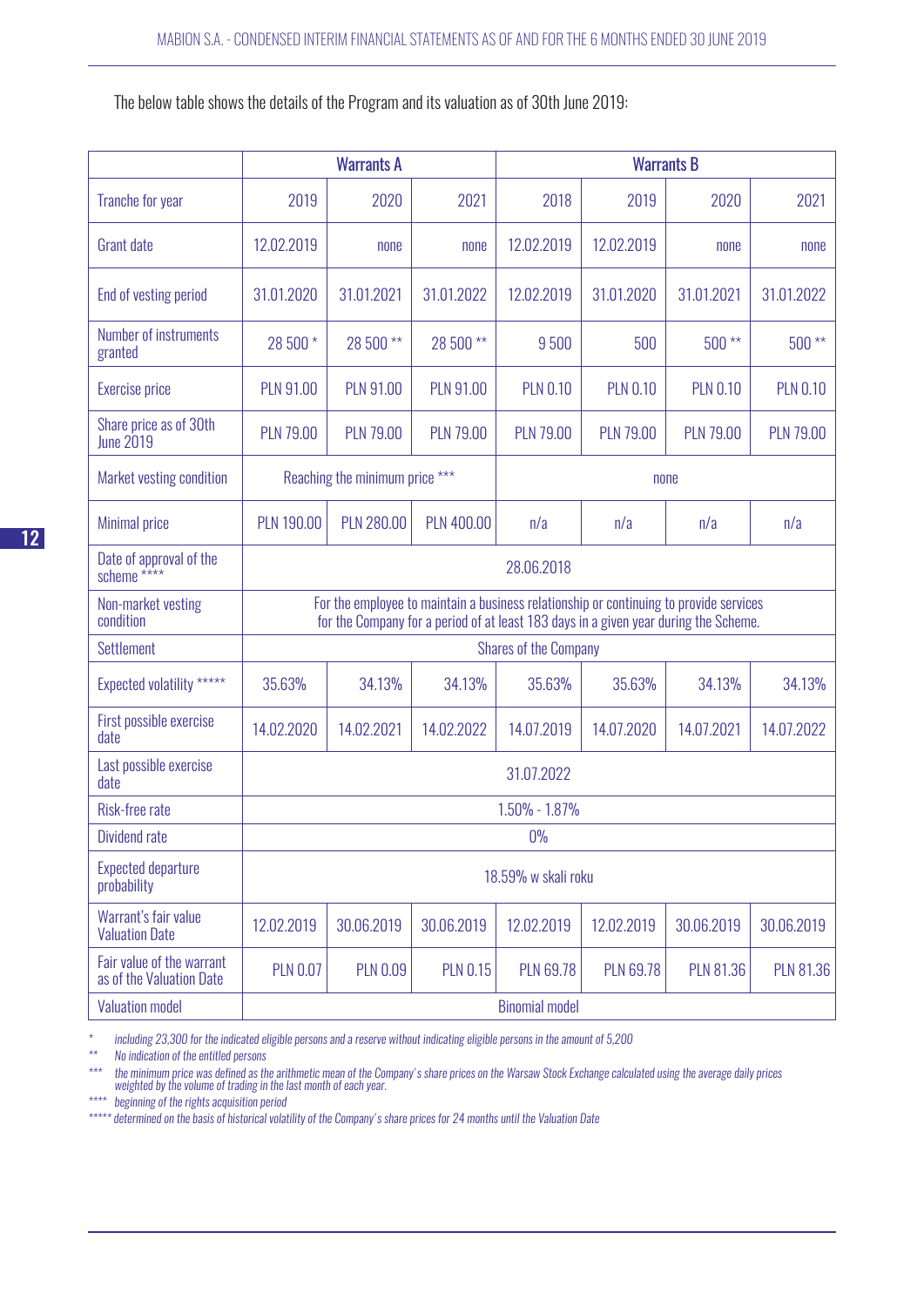On the 12<sup>th</sup> of February 2019 the Company's Supervisory Board approved the list of employees entitled to obtain the Series A and B Warrants for the years 2018-2019. Accordingly, the fair value valuation of the Warrants was prepared as of the 12<sup>th</sup> February 2019. As of March 31<sup>st</sup> 2019 only the expected number of Warrants to be vested was updated (based on the estimated probability of departure up to the end of the vesting period).

Until the 30<sup>th</sup> June 2019, in case of the Series A and B Warrants for the years 2020 and 2021, the list of the employees entitled to participate in the Scheme was not determined by the Company's Supervisory Board. Accordingly, the fair value valuation of these Warrants (including the market condition) was prepared as of the balance-sheet date (i.e. 30<sup>th</sup> June 2019). The valuation of the fair value of these Warrants will be updated as of every future balance-sheet date, until the list of employees entitled to participate in the Scheme for a given year (including the number of warrants A and B each person is entitled) is determined (grant date). The final valuation of the warrants fair value will be prepared as of the grant date. For each following balancesheet date, only the expected number of warrants to be vested will be updated (based on the estimated probability of employees' departure until the end of the vesting period).

Fair value of warrants has been determined based on the binominal stock option valuation model. For the valuation purposes, a share price tree was built as a representation of possible future paths that Company's share price can follow (the monthly change in the share price), based on the historical volatility of the Company's share prices. The valuation was made using the process of backward induction including the market condition (reaching the minimum price) and the possibility of an earlier execution of the option based on the terms of the Scheme (based on the assumptions of entitled employees' expected minimum rate of return). The total cost of the Scheme for each-balance sheet date will be estimated based on the most current valuations of the fair value of the warrants and the probability of entitled employees' departure. The cost of the Scheme will be allocated proportionally during the vesting period for each tranche of warrants.

As the market condition for warrants A for the year 2018 (the minimal price set at 130 PLN) was not reached before the Supervisory Board determined the lists of the persons entitled to these warrants, this tranche was not included in the valuation of the Scheme as of 30<sup>th</sup> June 2019.

If the market condition for the warrants A for a given year is not reached, the Supervisory Board may grant these warrants in a future period when the market condition for a given year is met. Due to the uncertainty concerning the future decisions made by the Supervisory Board in this matter, the estimate of the Scheme's cost as of  $30<sup>th</sup>$  June 2019 does not include the rolling effect of the warrants for which the market condition was not met. This does not exclude the possibility of these warrants being granted in the following years, as per the Rules and Regulations of the Scheme.

The valuation of the Incentive Scheme as at 30.06.2019 amounts to PLN 701 thousand and decreased by PLN 13 thousand in relation to 31.12.2018, where it amounted to PLN 714 thousand.

| in PLN thousand                                                                                             | <b>30 June 2019</b><br>(unaudited) | 31 December<br>2018 |
|-------------------------------------------------------------------------------------------------------------|------------------------------------|---------------------|
| Grants for property, plant and equipment                                                                    | 11 117                             | 12095               |
| Grants for research and development costs                                                                   | 15 7 03                            | 8511                |
| Advance payment from Mylan on account of distribution rights to MabionCD20                                  | 14 007                             | 14 007              |
| Advance payment from Celon Pharma on account of services<br>(development of antibody production technology) | 1590                               | 1590                |
| <b>Deferred income</b>                                                                                      | 42 417                             | 36 203              |

## 16. Deferred income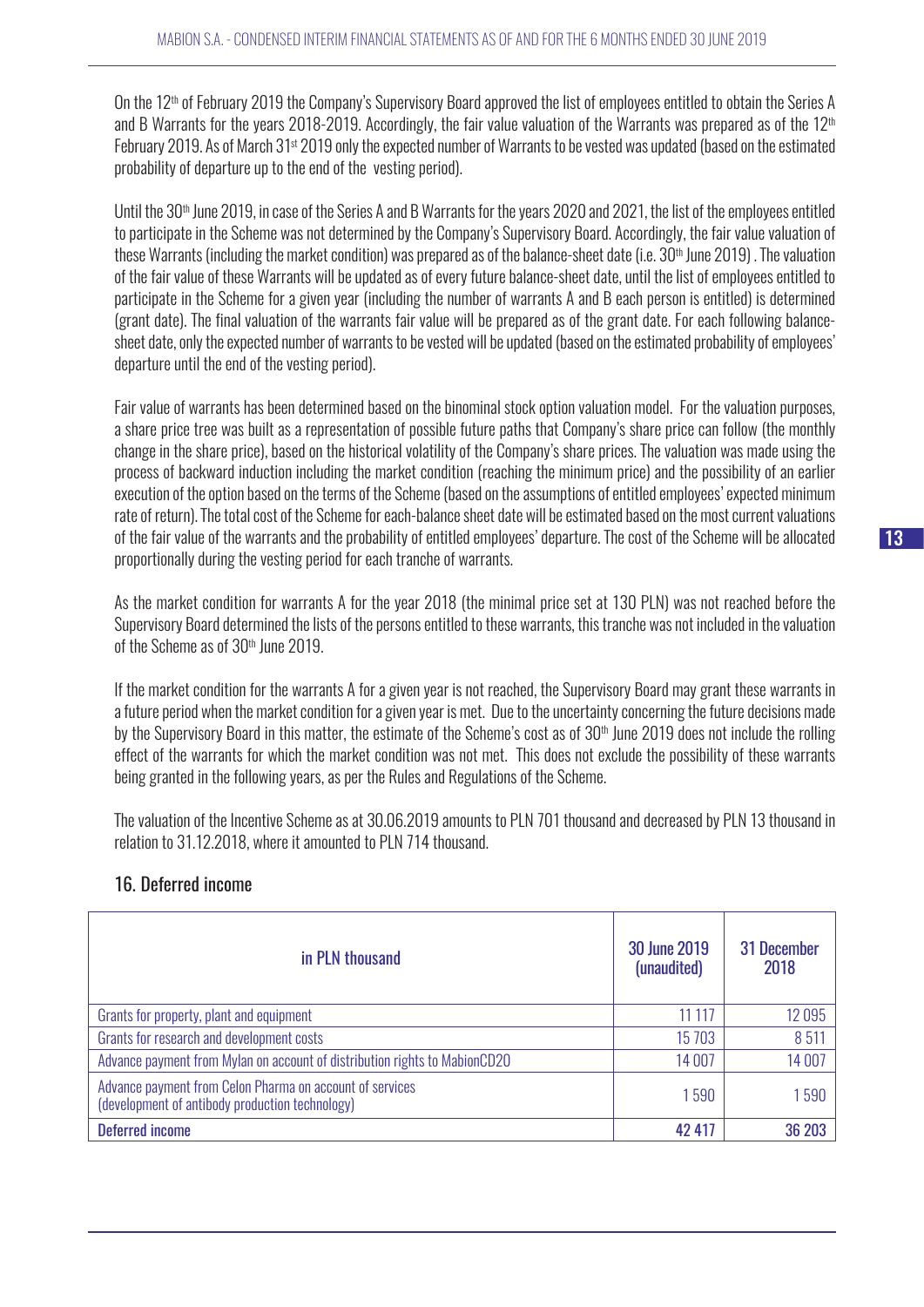The Company has historically financed a portion of its operations through receipt of cash subsidies from the European Regional Development Fund as administered by government institutions in Poland: The Lodz Agency of Regional Development (ŁARR), the Polish Agency for Enterprise Development (PARP) and the National Centre for Research and Development (NCBiR). There have been three projects to finance research and development and/or implementation of MabionCD20, technology of producing human analog insulin ("double cutting") and MabionHER2..

The subsidised fixed assets were put into service in 2015 and their depreciation started by that date. The relevant part of deferred income (grants) was also recognized in the financial result (PLN 978 thousand in the first half of 2019 and PLN 978 thousand in the first half of 2018 - see also Note 10).

In the current reporting period, the Company received further payments of grants for research and development costs under the Intelligent Development Operational Programme 2014-2020:

- » InnoNeuroPharm sectoral programme in the amount of PLN 105 thousand,
- » MABIONCD20 "fast path" sectoral programme in the amount of PLN 7,102 thousand.

After June 30, 2019. until the date of publication of the financial statements, the Company received further payments under the projects in the amount of PLN 4,128 thousand.

The current portion of deferred income is the portion that the Management Board expects to be able to classify as revenue within 12 months from the balance-sheet date. This is particularly the case for:

- a) grants for investments in fixed assets, which will be recognized as revenue in proportion to the value of depreciation writeoffs of tangible fixed assets that have been financed from grants;
- b) advance payment received from Celon Pharma S.A. on account of the remuneration for services related to the development of the manufacturing process of drugs or drug prototypes to be used by Celon Pharma S.A., which will be provided by the Company.

The item of long-term deferred income includes the part in respect of which the Management Board expects to be able to classify it as revenue later than 12 months after the balance-sheet date. This is particularly the case for:

- a) grants for investments in fixed assets, which will be recognized as revenue in proportion to the value of depreciation writeoffs of tangible fixed assets financed from grants;
- b) grants for research and development costs, which will be recognized as revenues when the Company has reasonable assurance that it will be able to satisfy the conditions to use the grants;
- c) advances on account of distribution rights received from Mylan, amounting to PLN 14,007 thousand, which, under the terms of the agreement with Mylan, is no longer returnable, and which will be recognised as revenue when Mabion obtains the marketing authorisation for MabionCD20.

## 17. Refundable advances for distribution rights

The table below presents the list of prepayments for distribution rights received from partners, which Mabion signed distribution agreements with:

| in PLN thousand                                   | 30 June 2019<br>(unaudited) | 31 December<br>2018 |
|---------------------------------------------------|-----------------------------|---------------------|
| Mylan                                             | 42 003                      | 42 297              |
| <b>FARMAK</b>                                     | 063                         | 1075                |
| <b>ONKO</b>                                       | 468                         | 473                 |
| Sothema Laboratories                              | 98                          | 99                  |
| Lyfis                                             | 25                          | 26                  |
| Total refundable advances for distribution rights | 43 657                      | 43 969              |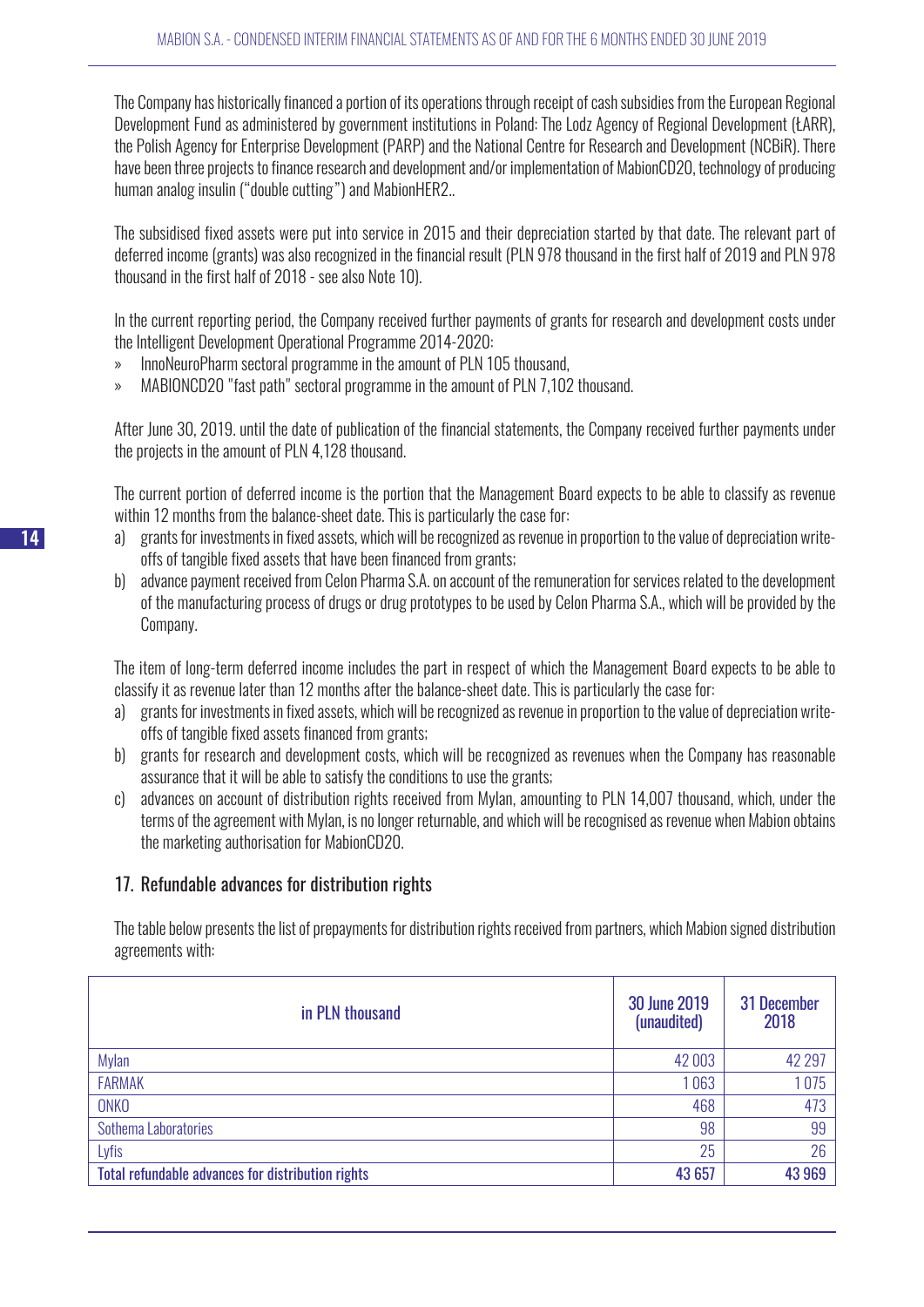The change in the balance of refundable advances on account of distribution rights in the period of 6 months ended 30 June 2019, amounting to PLN 312 thousand, results solely from changes in foreign exchange rates, as all advances were denominated in foreign currencies (EUR or USD in the case of Mylan). According to the information contained in the Company's financial statements for the financial year ended 31 December 2018, these advances may be repayable and are treated by the Company as current liabilities. In the period covered by these condensed interim financial statements, there were no significant changes in the terms and conditions of agreements with the distribution partners.

## 18. Loans and borrowings

## a) Bank loans

On 17 July 2018, the Company concluded an agreement with Santander Bank Polska S.A. (formerly Bank Zachodni WBK S.A.) on a revolving credit facility to finance the Company's operating activities, for a period of two years from the date of conclusion of the agreement. The amount of the Loan granted is PLN 30 million, however, the Loan of PLN 15 million may be disbursed after the formal and legal conditions are met and the collateral is established, and the Loan above PLN 15 million may be disbursed after the Company obtains a positive decision of the European Medicines Agency concerning the registration of MabionCD20. The interest rate on the Loan is variable and based on WIBOR 1M plus the Bank's margin determined on arm's length terms. The Loan is secured with a contractual mortgage on the first place in the mortgage register up to the amount not exceeding PLN 45 million, established on the Company's property right to the real estate in Konstantynów Łódzki and a transfer of receivables to the Bank under a building/construction insurance agreement on this real estate, a statement on submission to enforcement by way of a notarial deed pursuant to Article 777 § 1 item 5 of the Act on Public Procurement, each time up to the amount of 150% of the loan amount as well as suretyships and other forms of collateral granted by entities related to the Company (main shareholders of the Company). The agreement contains numerous obligations of the Company towards the Bank and situations constituting a breach of the agreement resulting, among others, in the possibility of its termination by the Bank. As at June 30, 2019, no covenant had been broken. All collateral for the Loan was established within the period specified in the loan agreement. In the reporting period and as at 30 June 2019, the Company did not make use of the possibility of incurring debt under the Loan.

#### b) Loans from shareholders and related parties

In the current reporting period, the Company did not incur any loans from shareholders or related entities. The balance of loans from shareholders and related entities as at 30.06.2019 is 0 (zero).

#### c) Asset-backed loans

The Company is a party to several leaseback agreements to finance the purchase of laboratory equipment, which are treated as loans due to the fact that the purchases of equipment financed in this way were first and foremost fully paid for by the Company and the lease agreements contain irrevocable offers to repurchase the equipment subject to the agreement at the end of the lease term. These agreements are concluded for a period of 3 to 4 years and are secured with blank promissory notes. The lessor has the right to fill in a promissory note up to the amount equal to all due and unpaid receivables of the lessor under the lease agreement, in particular receivables from lease payments, damages, contractual penalties or reimbursement of costs, including interest, in case the Company has not paid any of these receivables on the due date.

As at 30 June 2019, the total value of outstanding loans secured with assets amounts to PLN 1,836 thousand. In the period from 01.01.2019 to 30.06.2019, the Company did not contract any new loan agreements secured with assets.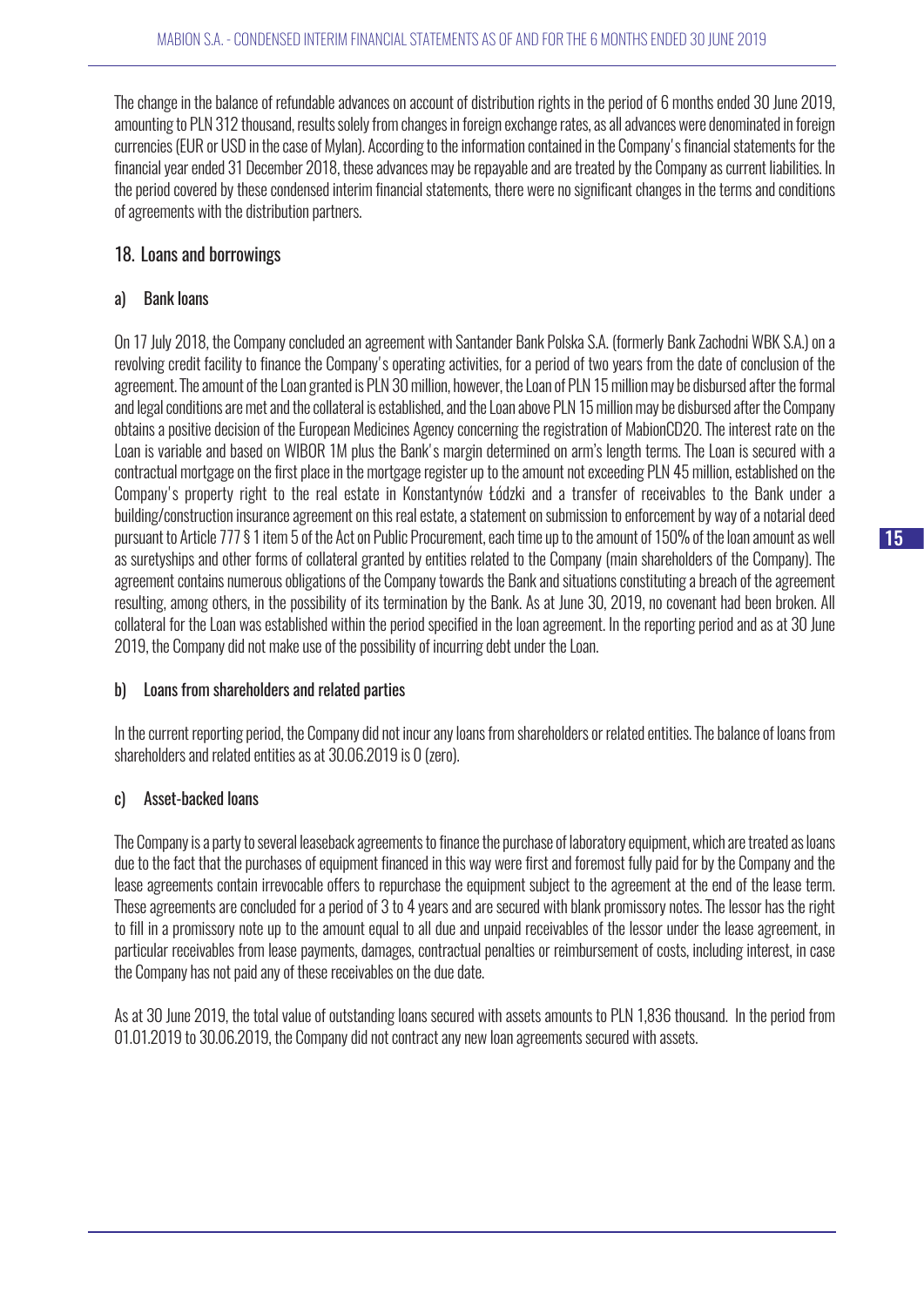## 19. Leases

#### a) Operating lease

The Company leases office space in Łódź under an operating lease agreement that expires on August 17, 2020, with an early termination option in 2018 without penalty. The total amount of minimum future lease payments as at 30 June 2019 was PLN 558 thousand in 2019. The lease recognized in the first 6 months of 2019 amounted to PLN 279 thousand.

The lease agreement contains an indexation clause providing for rent increases starting from 1 January 2016 based on the consumer price index. It is expected that the indexation of rent will not have a significant impact on the Company's liabilities.

The Company's management is considering ending the lease of office space with the end of 2019. Further to that decision, on 31 October 2018 the Company submitted to the Lessor a statement of termination of the lease agreement for premises at Fabryczna 17 in Łódź as of November 1, 2018, with 6 months' notice and a proposal to extend the notice period to December 31, 2019. The proposal was accepted by the Lessor and the parties signed a relevant annex to the agreement in February 2019.

Therefore, the Company decided to shorten the depreciation period of investments in third-party fixed assets related to the lease of office space in Łódź, starting from January 1, 2018.

#### b) Finance lease

The Company uses vehicles and laboratory equipment pursuant to finance lease agreements.

The Company concludes lease agreements for a period of 3 to 5 years. These agreements are secured by blank promissory notes. These notes promise in writing that the Company will pay to the owner of the note all amounts due but not paid under the respective lease agreement, including lease instalments, compensation, contractual penalties and expenses together with interest, in case the Company would be in arrears with payments of any of the above-mentioned amounts.

The change in the interest rate constituting an element of calculation of lease instalments is a parameter which results in change in lease instalments. All lease agreements contain option to purchase leased assets at the end of the lease period.

In the period covered by these condensed interim financial statements, the Company concluded new lease agreements, as a result of which it recognized new components of property, plant and equipment worth PLN 1,125 thousand and a finance lease liability of PLN 1,125 thousand.

The total gross carrying amount of finance lease assets as at 30 June 2019 is PLN 11,302 thousand. The table below presents information about minimum future lease payments and the current value of minimum lease payments as at 30 June 2019 and 31 December 2018.

| in PLN thousand        | <b>Minimum future</b><br>lease payments<br>as at 30 June<br>2019<br>(unaudited) | <b>Current value</b><br>of minimum I<br>ease payments<br>as of 30 June<br>2019<br>(unaudited) | <b>Minimum future</b><br>lease payments<br>as at 31<br>December 2018 | <b>Current value</b><br>of minimum lease<br><b>payments</b><br>as at 31<br>December 2018 |
|------------------------|---------------------------------------------------------------------------------|-----------------------------------------------------------------------------------------------|----------------------------------------------------------------------|------------------------------------------------------------------------------------------|
| Within 1 year          | 1666                                                                            | 567                                                                                           | 1377                                                                 | 1 3 2 4                                                                                  |
| From 1 year to 5 years | 2973                                                                            | 2 4 6 9                                                                                       | 2 3 7 5                                                              | 2027                                                                                     |
| <b>Total</b>           | 4 6 3 9                                                                         | 4 0 36                                                                                        | 3752                                                                 | 3 3 5 1                                                                                  |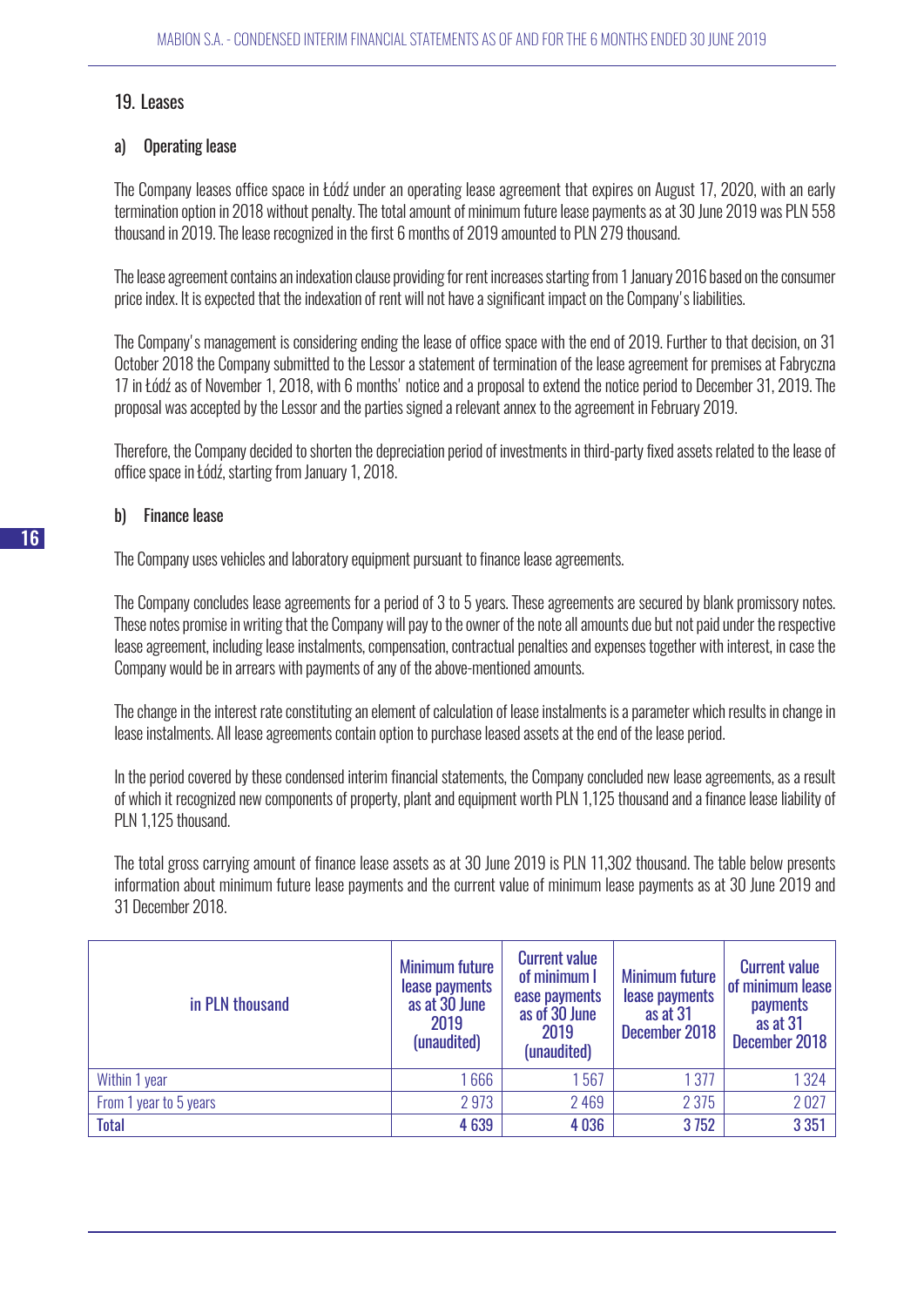## 20. Trade and other liabilities

| in PLN thousand                                     | 30 June 2019<br>(unaudited) | 31 December<br>2018 |
|-----------------------------------------------------|-----------------------------|---------------------|
| <b>Trade liabilities</b>                            | 11561                       | 14 2 5 8            |
| Social security and personal income tax on salaries | 1059                        | 799                 |
| Provision for unused leave                          | 678                         | 441                 |
| Other liabilities                                   | 2 1 2 8                     | 1272                |
| COMPANY SOCIAL BENEFIT FUND (ZFŚS)                  | 80                          |                     |
| <b>Total trade and other liabilities</b>            | 15 506                      | 16 770              |

The Management Board of Mabion S.A., by Resolution No. 1/XII/2018 of 10 December 2018, adopted the Rules and Regulations of the Company Social Benefit Fund effective from 1 January 2019. The costs of write-off for the Company Social Benefis Fund for 2019 were estimated at PLN 249 thousand.

#### 21. Effective income tax rate

In the current reporting period, the Company did not generate any profits which would constitute the basis for payment of income tax and did not meet the criteria for recognition of deferred tax assets. Therefore, the effective income tax rate was 0 (zero).

As at 30 June 2019, the Company conducted its business operations in Poland under three permits issued by the ŁSSE. In 2019, there were no significant changes in the amounts and terms of the Company's tax reliefs, i.e. the Company is entitled to the relief until 31 December 2026 by reducing the amount of corporate income tax liability.

In the period of 6 months ended 30 June 2019 The Company incurred a tax loss of PLN 9,696 thousand. The Company did not recognize a deferred tax asset for this loss due to the failure to meet the conditions of IAS 12 as to the probability of achieving tax revenues allowing to use the loss before the end of the period for its utilization.

The amount of tax losses from previous years was presented in the financial statements for the financial year ended 31 December 2018.

#### 22. Financial risk management

With respect to the type of financial risks to which the Company is exposed, the amount of exposure and management of these risks, there were no significant changes as compared to the last annual financial statements.

#### 23. Fair value of financial instruments measured at amortised cost

The Company does not have any financial instruments measured at fair value. For the purpose of disclosure of the fair values in relation to the financial instruments measured at amortized cost, the Company has used the method based on the discounted cash flow.

The main items of financial instruments measured at amortized cost are: short-term bank loans and borrowings and refundable advances for distribution rights. The Company's management assessed that the fair value of these items approximates or equals their carrying values.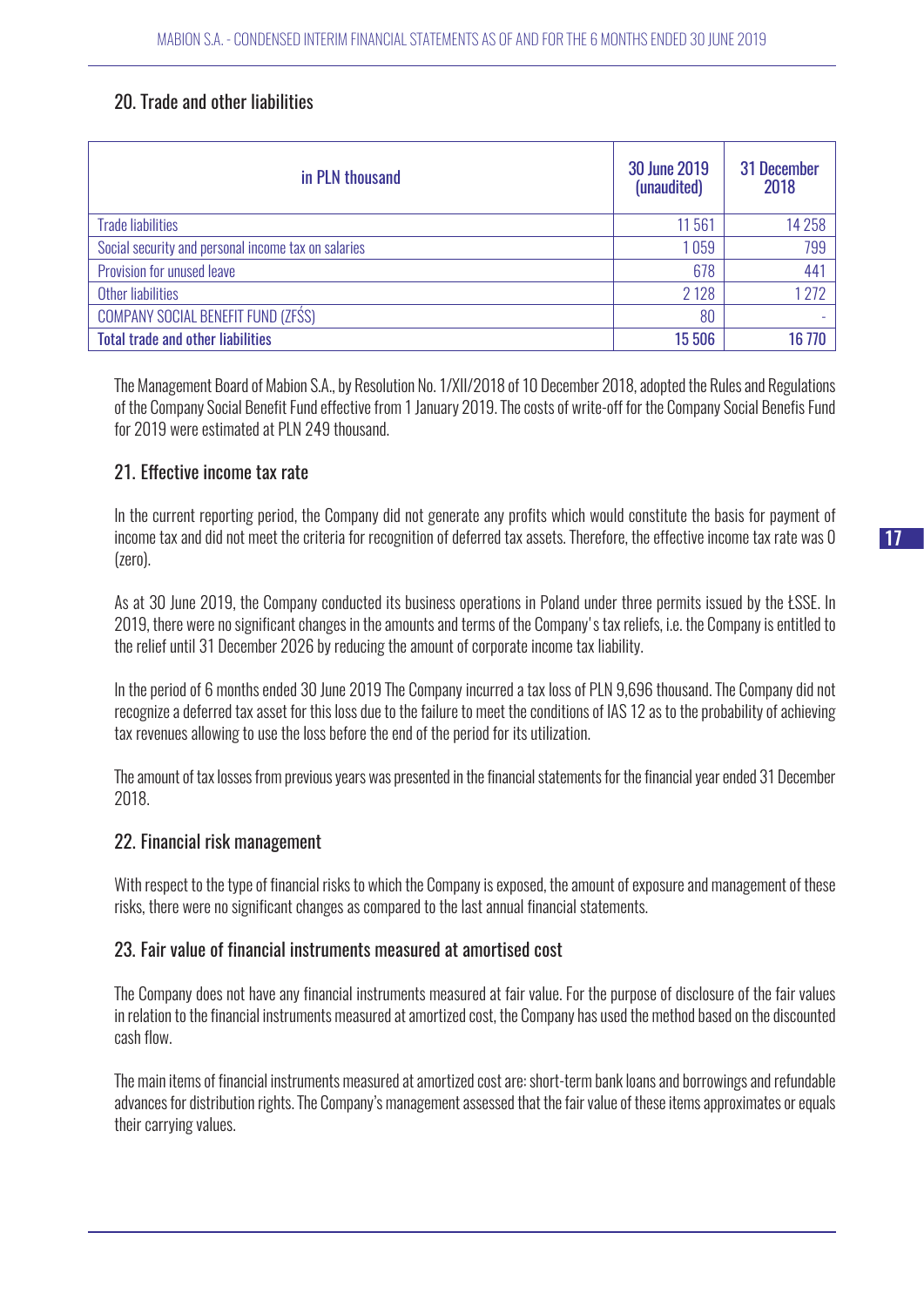## 24. Related party transactions

The Company does not have any direct or ultimate controlling entity.

In the period covered by these condensed interim financial statements, the Company did not conduct any sales or purchases from related entities on conditions significantly different from arm's length conditions.

In the reporting period ended 30 June 2019, a gratuitous surety granted to the Company in 2018 by Glatton Sp. z o.o. (a significant shareholder of the Company) was in force in the amount of up to PLN 45 million. The surety relates to the revolving credit agreement of 17 July 2018 concluded with Santander Bank Polska S.A. (formerly Bank Zachodni WBK S.A.) for a period of two years to finance the Company's operating activities. As at 30 June 2019 and in the reporting period, the Company did not use the credit line granted.

#### Key management compensation (incl. share-based payment and remuneration)

On 12 February 2019, the Supervisory Board of the Company granted an incentive award to Mr Artur Chabowski and Mr Sławomir Jaros in connection with the Company's acquisition of a grant from EU funds in 2018. The award in the total amount of PLN 140 thousand was paid in March 2019 and the entire award was recognized in 2018 costs.

On 9 April 2019, the Supervisory Board of the Company issued a positive opinion on the budget assumptions for the payment of awards to key employees and Members of the Management Board responsible for the process of preparing registration documentation for MabionCD20.

In accordance with the Resolution of the Supervisory Board, the payment of the part of the award in the amount of PLN 200 thousand constituting not more than 25% was made by 2 May 2019. The remaining part of the award will be due after the date of the European Commission's positive decision to allow MabionCD20 in the European Union. The Company recognized the cost of awards and provisions for such awards in the reporting period ended 30 June 2019. The amount of the estimated provision as at 30.06.2019 was PLN 94 thousand.

On 25 April 2019, Mr. Artur Chabowski tendered his resignation from the position of President of the Management Board of the Company. The resignation came into force on 30 June 2019. The Company's liabilities and costs resulting from the agreements between the parties have been appropriately disclosed in these financial statements.

The remuneration of the key management of the Company and its Supervisory Board is presented below:

| in PLN thousand                                                | 1 January 2019<br>-30 June 2019<br>(unaudited) | 1 January 2018<br>-30 June 2018<br>(unaudited) |
|----------------------------------------------------------------|------------------------------------------------|------------------------------------------------|
| <b>Remuneration of the Supervisory Board Members</b>           | 237                                            | 151                                            |
| <b>Remuneration of the Management Board Members</b>            | 1273                                           | 536                                            |
| Share-based payments made                                      | (9)                                            | 109                                            |
| Compensation for non-competition clause                        | 290                                            |                                                |
| <b>Total short-term remuneration</b>                           | 1791                                           | 796                                            |
| Provisions for awards                                          | 94                                             |                                                |
| Total remuneration of key management and the Supervisory Board | 1885                                           | 796                                            |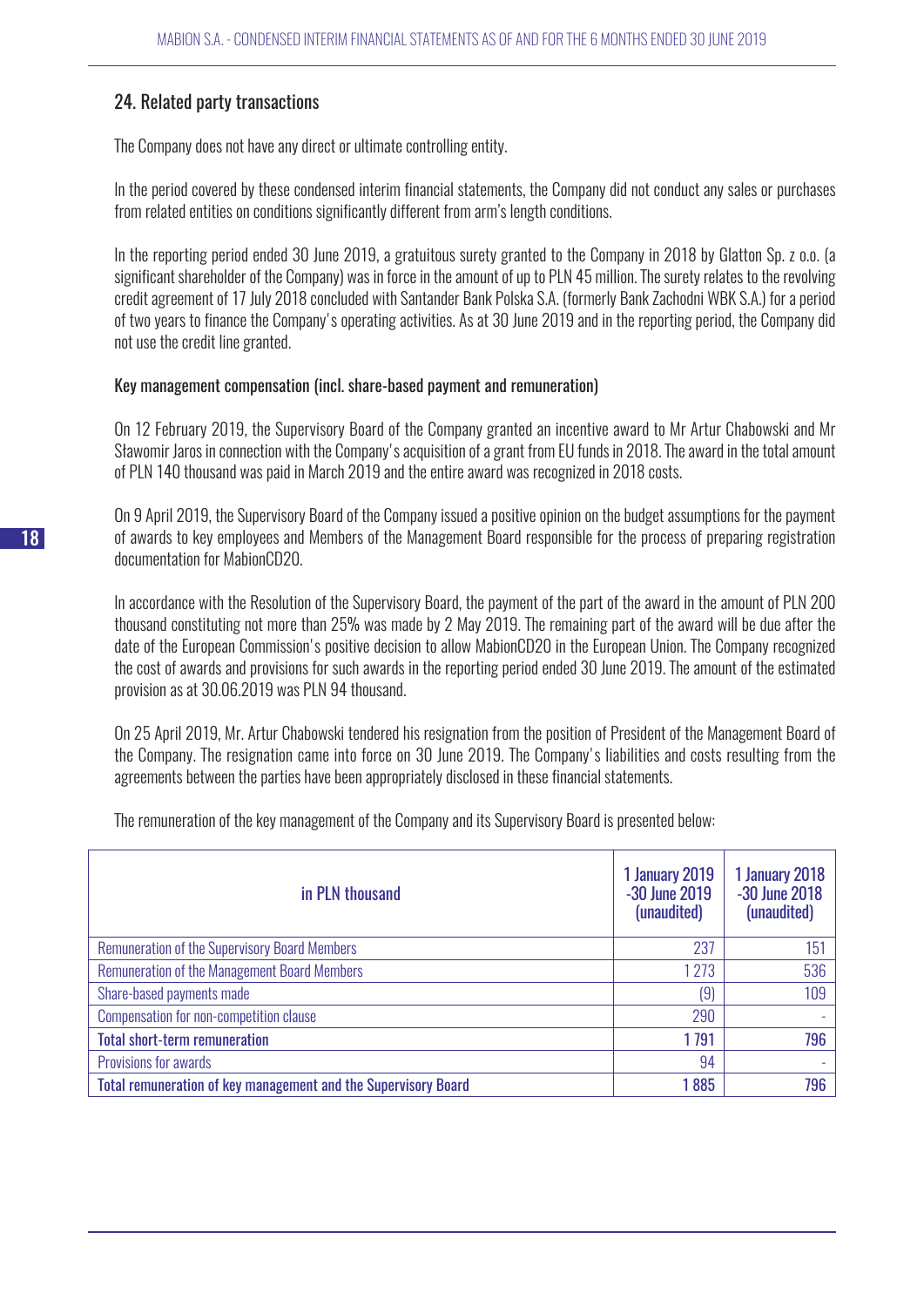The remuneration of the Management Board Members for the period from 1 January 2019 to 30 June 2019 includes, among others, awards related to the registration of MCD20 - PLN 200 thousand and severance pay of the departing President of the Management Board - PLN 135 thousand.

The Company decided to change the presentation of the remuneration of the Management Board members in relation to the data included in the condensed interim financial statements as at 30.06.2018. It was decided that this item should also include remuneration of Management Board members under employment contracts, which are presented in Note 8 in the item Personnel expenses. In connection with this decision, the value of comparative data was changed by PLN 218 thousand.

## 25. Contingent liabilities and contractual commitments

#### a) Contractual commitments

As at 30 June 2019, the Company did not have any contractual obligations concerning the acquisition of property, plant and equipment, intangible assets or development work.

#### b) Contingent liabilities

Pursuant to the non-competition agreement of 25 April 2019, the resigning President of the Management Board is entitled to additional compensation in the amount of PLN 200 thousand provided that the Company concludes two agreements with the Polish Agency for Enterprise Development (PARP) on co-financing as part of the Intelligent Development Operational Programme by 31 March 2020.

#### 26. Settlements of court litigations

The Company is not a party to any judicial, regulatory or arbitration proceedings that could, in the opinion of management, have a material adverse effect on its financial condition, operations or cash flows.

#### 27. Events after the balance sheet date

On 1 July 2019, the Company received the second round of questions from the EMA under the "Day 180" medicine registration procedure. This is a typical stage of EMA registration procedure, considered in the Company's schedules and therefor the schedules remain unchanged. The Company is currently at the stage of analysing questions and preparing answers.

On 23 July 2019, the Company became aware that as a result of an inspection conducted by the Chief Pharmaceutical Inspectorate (GIF), it obtained a GMP (Good Manufacturing Practice) certificate for the Mabion S.A. Scientific and Industrial Complex for Medical Biotechnology in Konstantynów Łódzki for the production of the active substance (Rituximab). The GIF inspection was commissioned by the EMA as part of the assessment of the Company's marketing authorisation application for MabionCD20. The GMP certificate confirms that the Company conducts production processes in accordance with GMP principles for the production of the active substance (Rituximab) used to obtain the finished product. This is the first certificate in the above mentioned scope that the Company has obtained so far. The certificate is valid for 3 years from the date of the last day of inspection (i.e. 17 May 2019). On 25 July 2019, the Company received a letter from the European Medicines Agency (EMA) informing that on the basis of the inspection conducted by the Chief Pharmaceutical Inspectorate on behalf of the EMA, classified as a pre-authorisation inspection of the drug under the working name of MabionCD20, the EMA recognizes that the manufacturing processes conducted in the Company are in compliance with the principles and guidelines of Good Manufacturing Practice (GMP), set forth in Directive 2003/94/EC. The findings of the inspection enable the inspectors to recommend to the EMA the establishment of the Mabion S.A. Scientific and Industrial Complex for Medical Biotechnology in Konstantynów Łódzki as a manufacturing site for the drug under the working name of MabionCD20.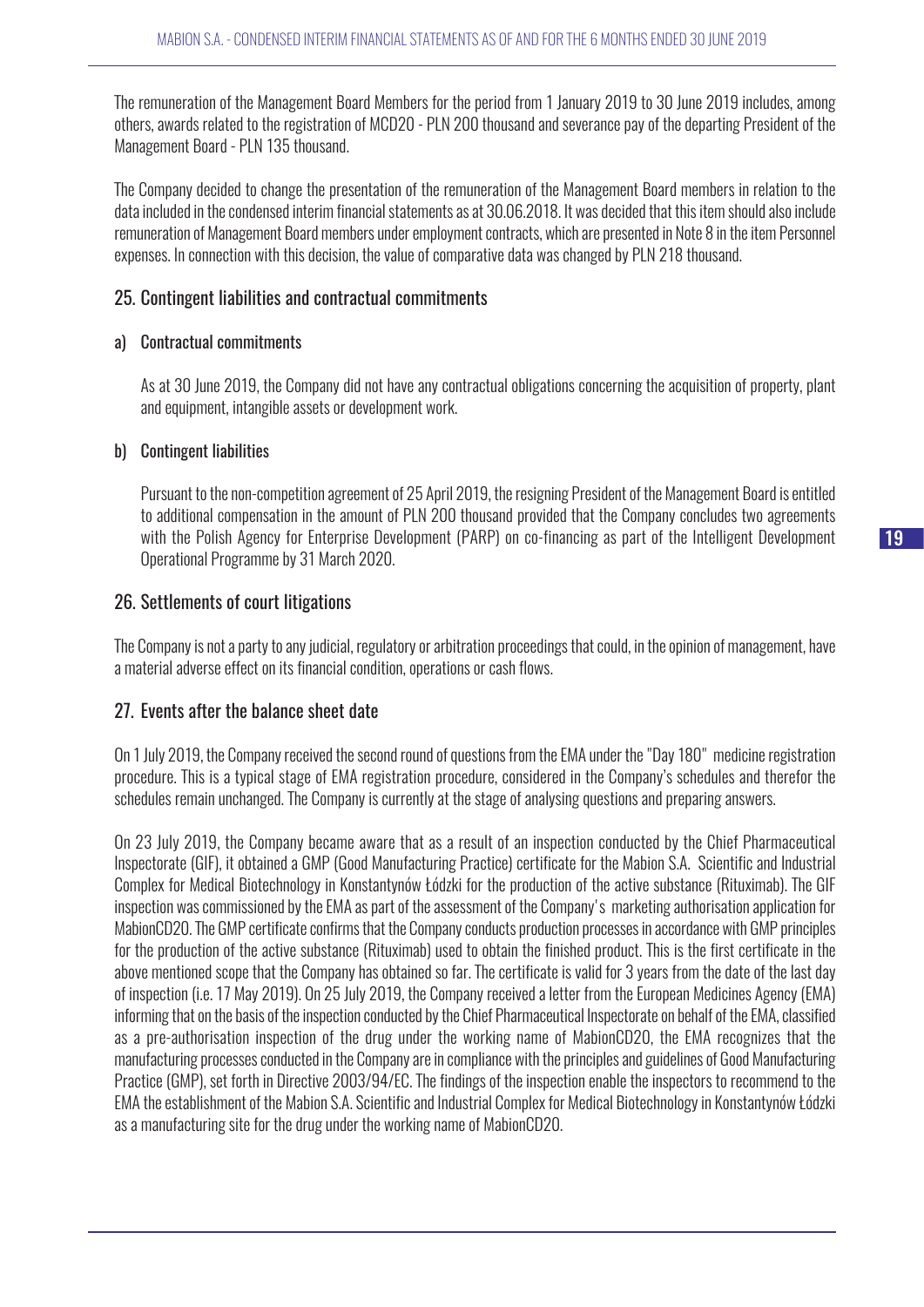In connection with information on the intention to merge Mylan NV with Upjohn, an entity separated from the Pfizer group, the Company has informed that on 14 August 20119 it has received information from the Mylan's legal department that at present they do not expect any impact of the planned merger on the Development and Commercialization Agreement on the registration of the medicine MabionCD20 in the European market, binding upon the parties. This is confirmed by the fact that the cooperation between the Company and Mylan is carried out in accordance with the adopted assumptions, and meetings of working groups are held regularly and adequately to the needs of the work related to the registration process of MabionCD20 at the EMA.

It cannot be excluded that Mylan's position may change in the future. Mabion has no influence on the scope of third party cooperation and it may happen in the future that the new entity's strategy for the development of medicinal products competes with Mabion's offer.

In the Company's opinion, any changes in the scope of cooperation with Mylan should not affect sales of MabionCD20 in the future due to the form of distribution of this medicine (cyclically changing lists of products reimbursed by health care systems) and market potential.

The Company remains in ongoing contact with representatives of Mylan and in case of significant changes in the scope of cooperation, it will inform the market on an ongoing basis.

On 19 August 2019, the Company received information that as a result of an inspection conducted by the Chief Pharmaceutical Inspectorate ("GIF"), the Company obtained a GMP (Good Manufacturing Practice) certificate for the Mabion S.A. Scientific and Industrial Complex for Medical Biotechnology in Konstantynów Łódzki for the following manufacturing operations: production of sterile forms of biotechnological products, quality control tests, batch release and packaging of medicinal products. This is the second GMP certificate obtained by the Company as a result of the GIF inspection commissioned by the European Medicines Agency (EMA) as part of the assessment of the marketing authorisation application for MabionCD20 submitted by the Company. This GMP certificate confirms that the Company conducts production processes in accordance with GMP principles in the above scope. The certificate is valid for 3 years from the date of the last day of inspection (i.e. 17 May 2019). Obtained GMP certificates are necessary for the manufacture, registration and commercialization of MabionCD20, however, obtaining GMP certificates does not guarantee product approval by EMA.

On 11 September 2019, the Company received information from the NCRD concerning the reimbursement of PLN 149 thousand and interest calculated as for tax arrears from the date of transfer of funds, i.e. from 10.12.2014, as a return of co-financing under the INNOMED project. Taking into account the completion of the project covered by the subsidy without achieving the assumed objectives and planned ratios and high probability of the need to return the received funds, in previous reporting periods the Company created an appropriate provision in full to cover the potential amount necessary to return with interest. As at the date of publication of these statements, the Company has not taken a decision on the appeal against the NCRD call. The legal department of the Company undertook works aimed at analysing the legitimacy of a possible appeal.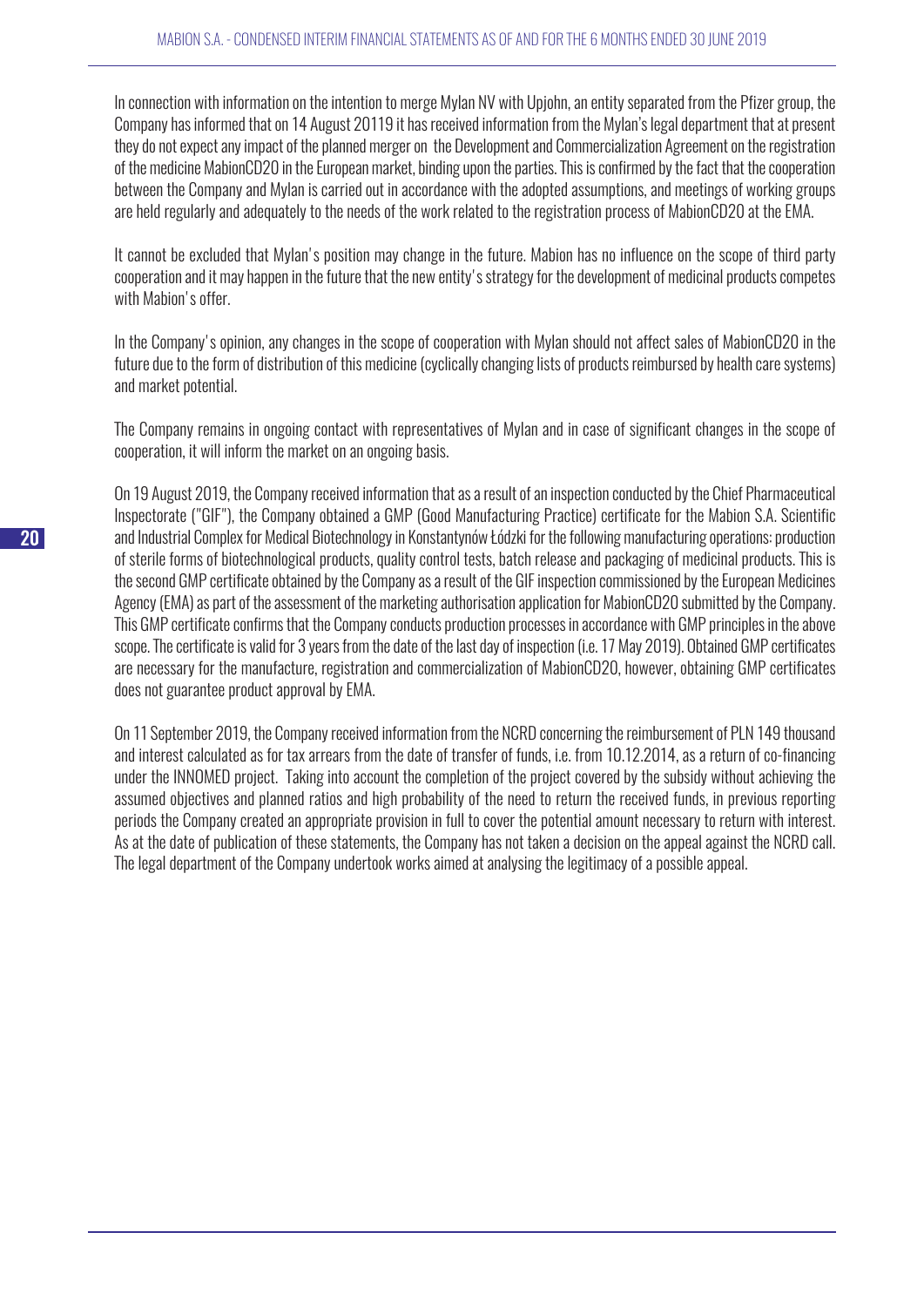Mabion S.A. - Interim condensed financial statements as at and for the period of 6 months ended 30 June 2019

## Management Board

Sławomir Jaros **Grzegorz Grabowicz** Grabowicz Jarosław Walczak Member of the Management Board Member of the Management Board Member of the Management Board

Jolanta Baranowska Chief Accountant

Konstantynów Łódzki, 12 September 2019.